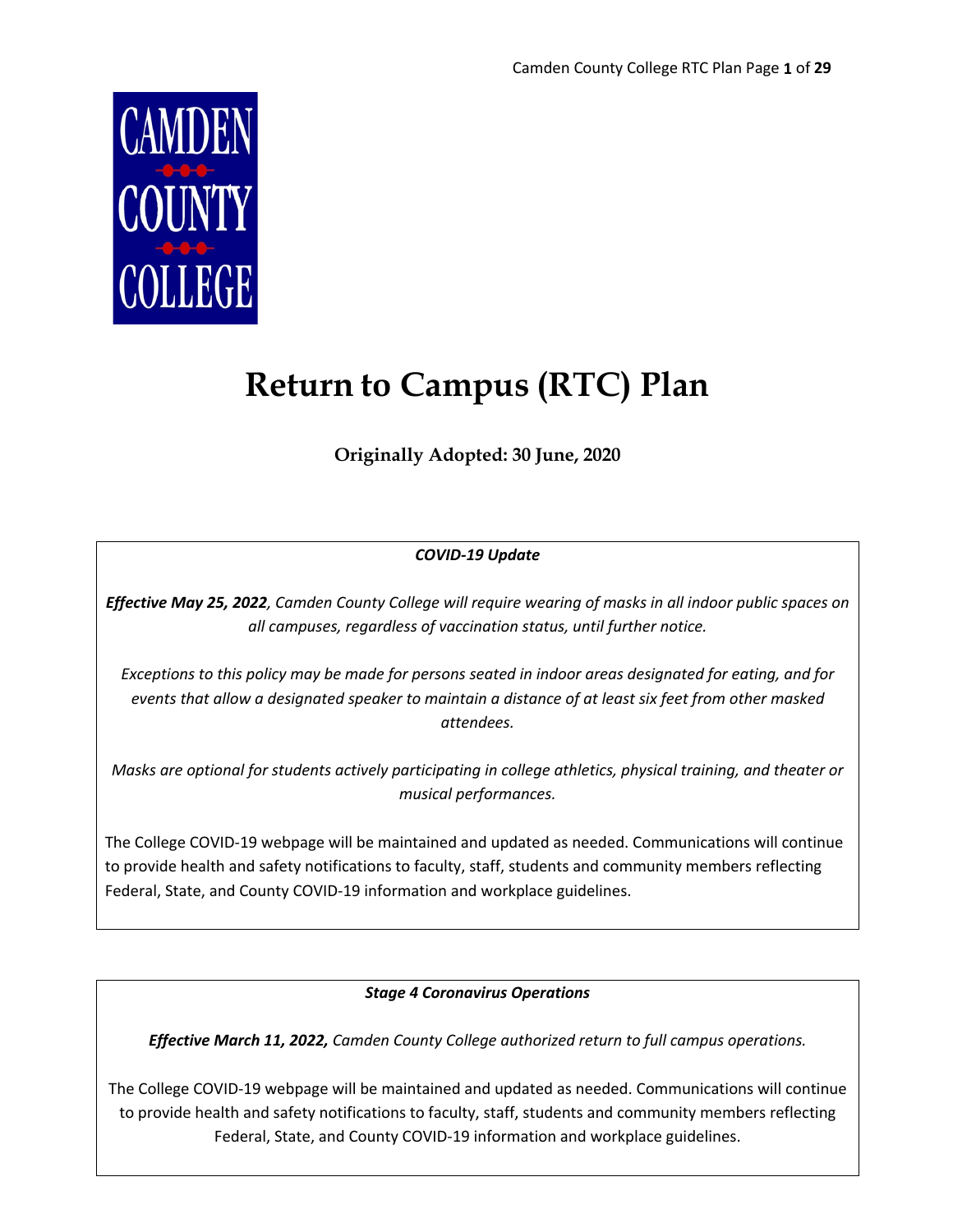# **Introduction and Background**

In March of 2020, under the direction of the NJ State Governor and the Office of the Secretary of Higher Education (OSHE), Camden County College (CCC) moved assertively to develop a plan for migrating all instruction to a distance learning mode, created remote enrollment and student services resources, and mandated remote work for all College employees. Restricted campus access was implemented with supervisor permission granted on an as-needed or essential service basis. Exceptions: Public Safety, Information Technology, Facilities Management, and Executive Team members. In all cases, employees were asked pertinent health questions by supervisors prior to being permitted to access campus.

A comprehensive Emergency Operation Plan (EOP) was developed, submitted, and accepted by OSHE in April of 2020. An Academic Readiness Plan and Enrollment and Student Services Readiness Plan were incorporated as part of the College EOP.

CCC Foundation funds were allocated and used to provide loaner laptop computers and software to students and staff, and to allow equitable access to all remote services. The Foundation also provided emergency funding to students for supplies, internet access, books, and other emergency needs.

The Office of Information Technology (OIT) has implemented Wi-Fi access for designated college parking lots on the Blackwood (CIM and Madison Hall) and Camden (College Hall) campuses for students lacking home access to the internet. Essential OIT employees are stationed on campus to assist faculty, staff, and students with remote access and sustained technology support during all stages of the COVID-19 campus closure. A remote Call Center is fully operational. Access to phone distribution groups has been adapted to the remote work environment, enhancing workflow in the College telecommunications system.

A visual and livestreaming studio (Roosevelt Hall) is in operation as a communications center for College, County, and State broadcasting and press release events. The communications center will continue to be utilized and supported in all stages of COVID-19 operations. A permanent space in the College radio station area has been identified for this purpose.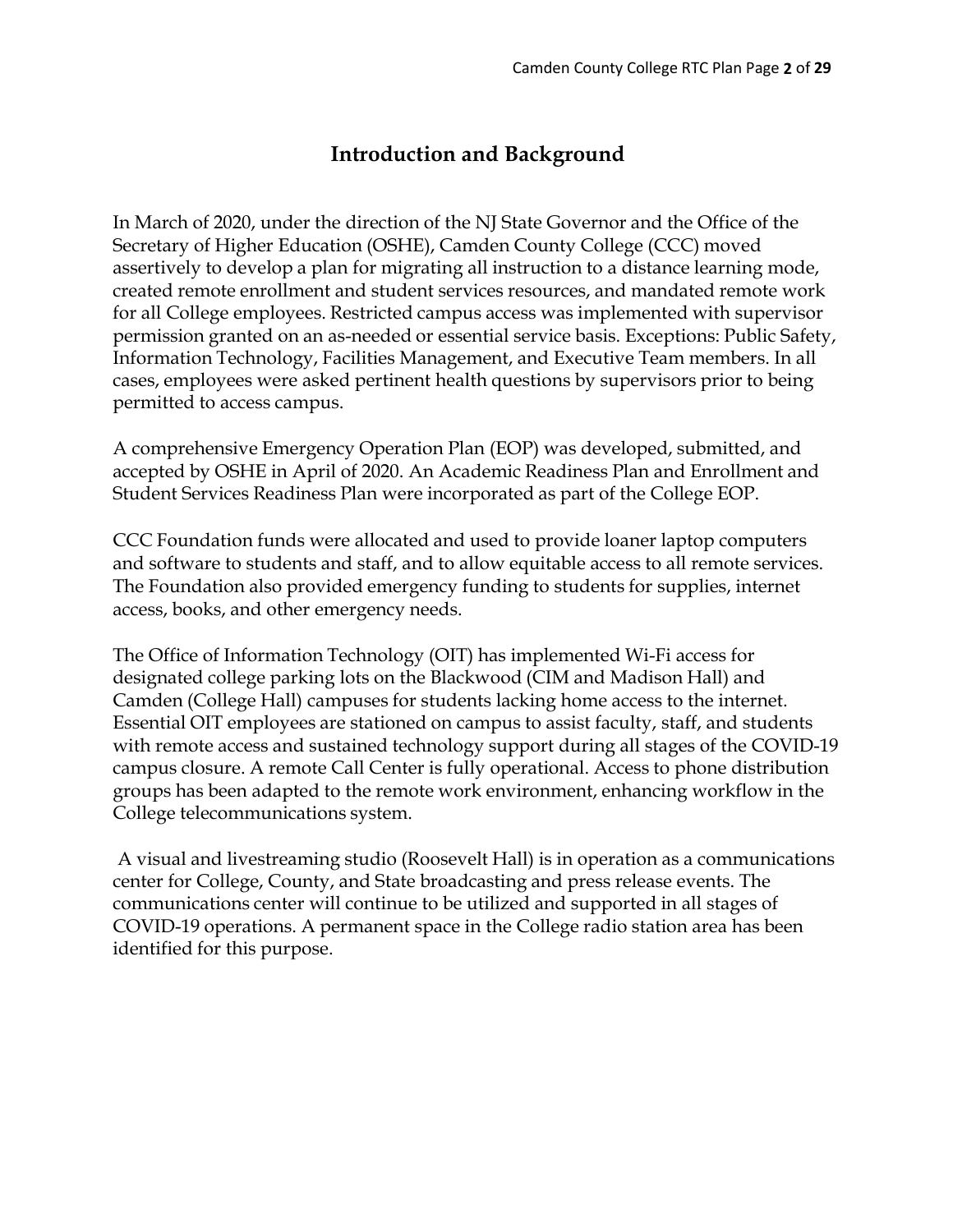*Note:* Camden County College does not participate as a **Research Institution**. There are no **Study Abroad** or **International Travel** programs offered at the College. Nor is there a **Residential Housing** facility located at the College.

### **RETURN TO CAMPUS STEERING COMMITTEE**

In May of 2020, a Return to Campus (RTC) steering committee was convened at the direction of the President and overseen by the Executive Vice President of Academic and Student Affairs. The committee is comprised of more than forty representatives from administration, faculty, and staff. There are eight identified RTC subgroups:

- Safety & Security
- Technology
- Physical Plant
- Employee Relations
- Student Relations
- Finance & Planning
- Curriculum & Instruction
- Communications

Each subgroup has developed highly specific reentry plans with tasks to be followed in compliance with each of the Governor's and OSHE established pandemic stages. Subcommittee overviews appear below categorized by Stage.

Note: The Finance & Planning subgroup remains actively engaged in securing funding and budget availability for all COVID-19 pandemic accommodations and modifications in order to maintain compliance throughout each stage. The Office of Information Technology (OIT) maintains infrastructure and access for all employees, students, and faculty in order to allow for remote instruction and work. The office of Communications provides informational emails, website and social media announcements, and press releases updating campus operations information.

# **General Safeguarding**

In addition to individual Stage contingencies and protocols, CCC abides by the following global limitations for all College stakeholders and in all restart Stages:

- 1. Social distancing is required for all classrooms, labs, and office workspaces.
- 2. Desks and computer stations will be retrofitted with a minimum of six-foot intervals between all individuals.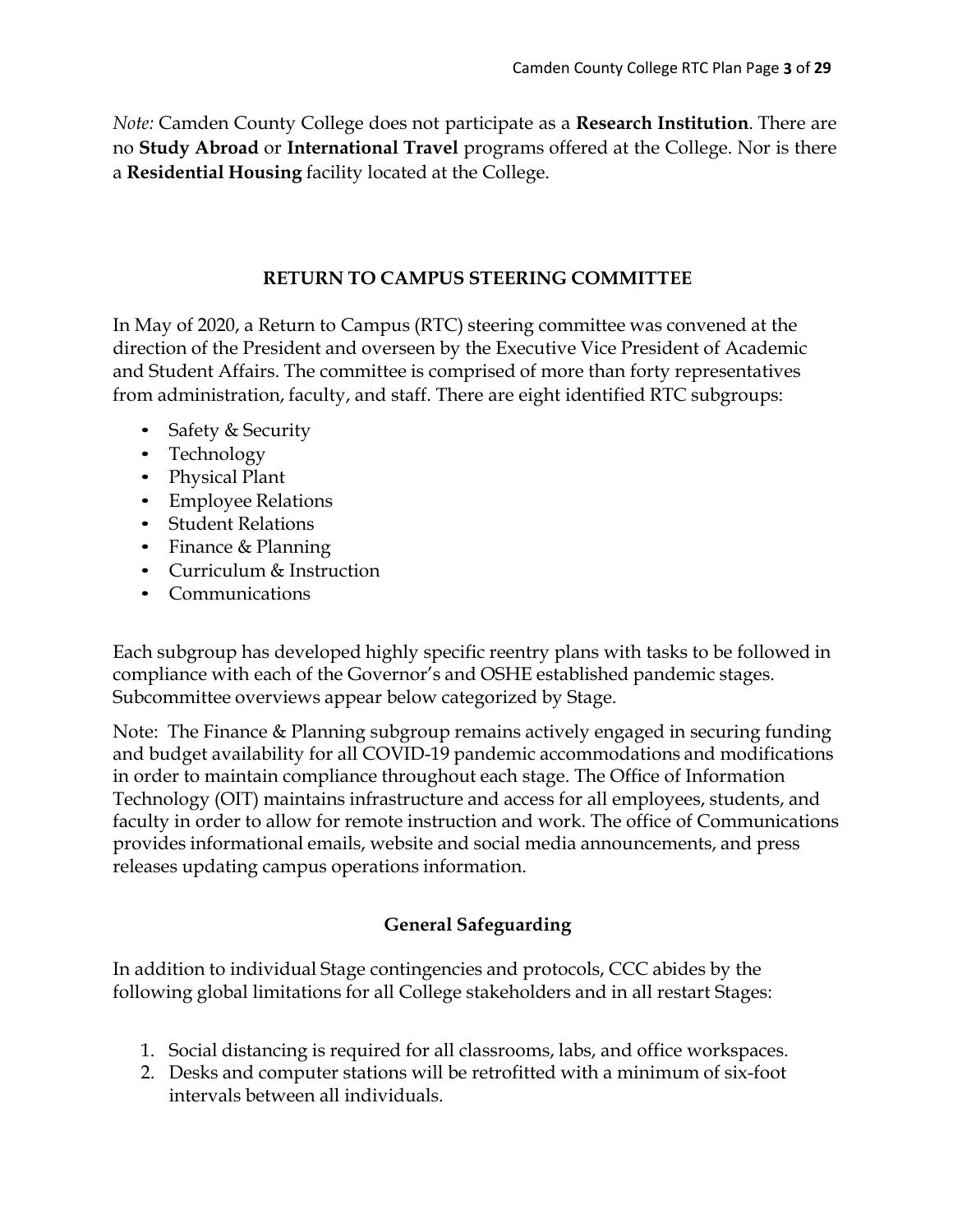- 3. Course enrollment capacities are adjusted to ensure proper social distancing for each classroom, laboratory, or instructional support facility.
- 4. Individuals are responsible for supplying personal masks/face coverings. The College Public Safety Office maintains a supply of masks, should individuals arrive on campus facilities without protection of their own.
- 5. Employees who decline to get the vaccine shall be required, while at work, to wear a cloth or disposable mask that covers both the mouth and nose **at all times**.
- 6. Fully vaccinated faculty, staff, students, and community members are required to wear a face mask/covering while in common indoor and outdoor areas on campus.
- 7. Fully vaccinated faculty and staff may remove masks in their immediate office area, while maintaining a minimum 6' distance from other individuals.
- 8. Campus access is restricted to essential personnel with documented supervisor approval. Supervisors work with their employees on establishing staggered inperson work schedules for reentry (Stages 2 and 3).
- 9. All high-touch areas, instructional areas, and workspaces operate under a scheduled cleaning and sanitizing schedule, with written (and/or digital) documentation of compliance.
- 10. There is restricted access to high touch areas that cannot be cleaned and sanitized on a regular basis.
- 11. Physical barriers and clearly marked signage are utilized to maintain required social distancing.
- 12. Human Resources collaborates closely with the Camden County Health Department for individuals who self-reports possible Coronavirus exposure.
- 13. Entrants are required to monitor their health prior to arrival on campus. Any individual with a temperature at or above 100.4F must remain home for 24 hours after onset of symptoms without fever reducing medication.
- 14. Individuals arriving on campus with fever or flu-like symptoms are immediately sequestered and sent home.
- 15. Signage and communication with faculty, staff, students, and community members reflect CDC guidelines and safe health practices.
- 16. Mandatory educational training for all College employees is provided through a Safety Matters (e-safety) program on COVID-19 awareness and safety precautions. The name of the course is Coronavirus Disease 2019 (COVID-19) Awareness, and all employees are required to take the course. In addition, there is student information for minimizing risk of exposure and reporting illness on the internal College portal.
- 17. Faculty, staff, and students who are immunocompromised or at high-risk for COVID-19 may exercise the option to teach, complete course work, or work remotely. Such accommodations will be made under the direction and process of the Human Resources Department in consultation with the oversight administrator. Employee and student waivers are required for stay-at-home accommodation.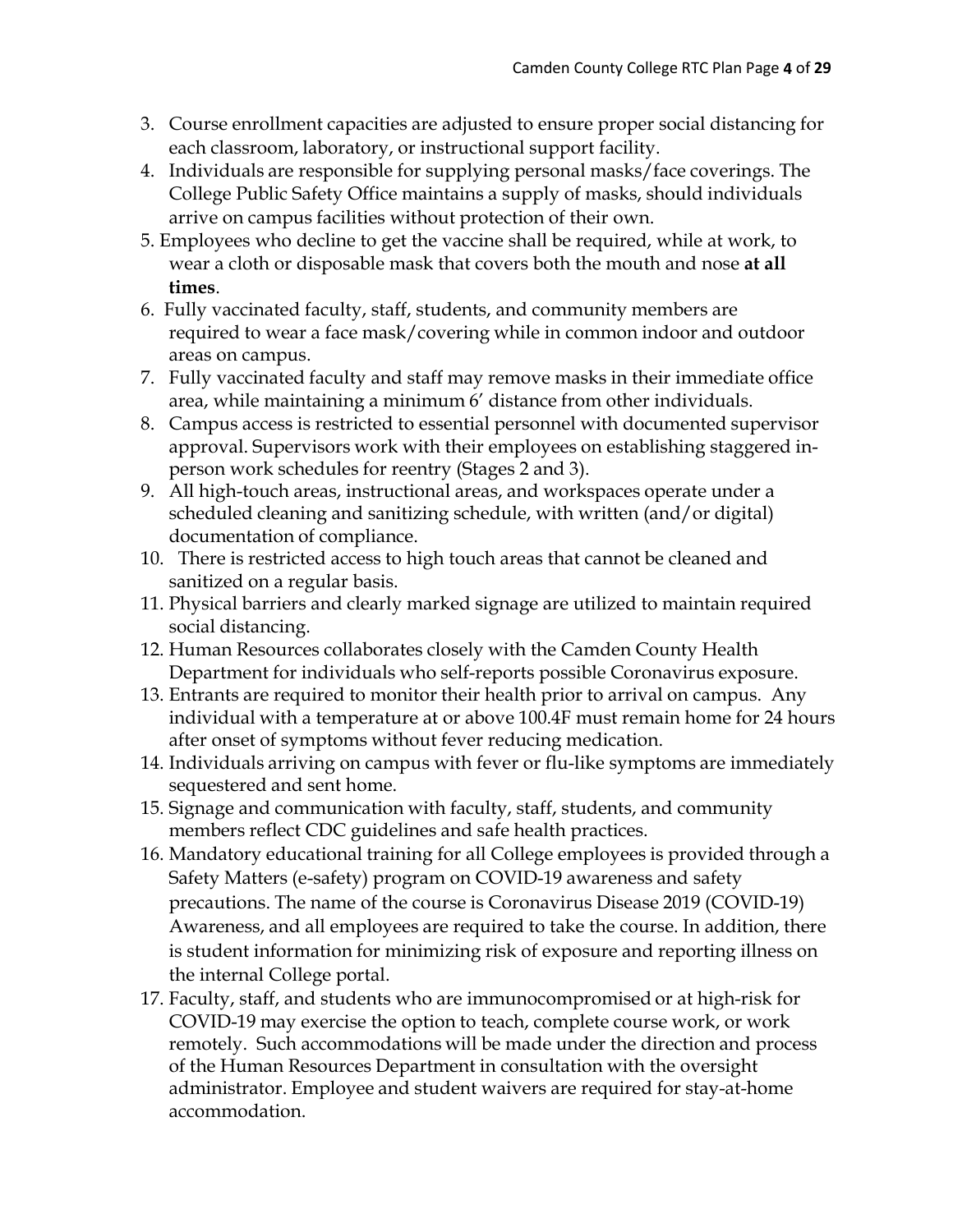### **Screening, Testing and Contact Tracing**

From the outset of the Governor's March 2020 stay-at-home directive, Camden County College has remained actively engaged with the Camden County Health Department for COVID-19 pandemic guidance, instance reporting, and campus health and safety practice consultation. The College screens for Coronavirus symptoms by way of a selfreport Health Inventory Checklist required of all employees and visitors requesting access to campus.

In the event the College becomes aware of employees who may have been exposed to the virus, the Human Resources Director and Executive Director of Public Safety coordinate directly with the Camden County Department of Health to report an instance and to solicit guidance on quarantine and stakeholder status.

Paschal Nwako, PhD, MPH is Camden County Health Officer/Public Health Coordinator and holds responsibility for thirty-seven municipalities towards promoting a healthy community, preventing/controlling communicable and non-communicable diseases, and protecting against environmental hazards. [Dr. Nwako can be reached at (856) 374-6037/6000, facsimile number (856) 374-6034, and e-mail address pnwako@camdencounty.com. For a public health or an environmental health emergency, the County Health Officer or his staff are on-call 24 hours a day, 7 days a week, through the Camden County Communication Center at (856) 783-1333].

For all stakeholders and in each Stage of reentry to Camden County College campuses and facilities, the CCC Public Safety Office, Human Resources Department, and individual division and departmental supervisors collaborate in sharing student and employee information on a wide array of COVID-19 requirements (contained in the EOP) and for instance reporting. In all circumstances, the College relies on timely communication with and guidance from the Camden County Health Department for screening and instance reporting. The College is advised that COVID-19 testing and contact tracing is not the purview of the educational institution and is to be administered and documented by the County agency, as warranted and upon notification.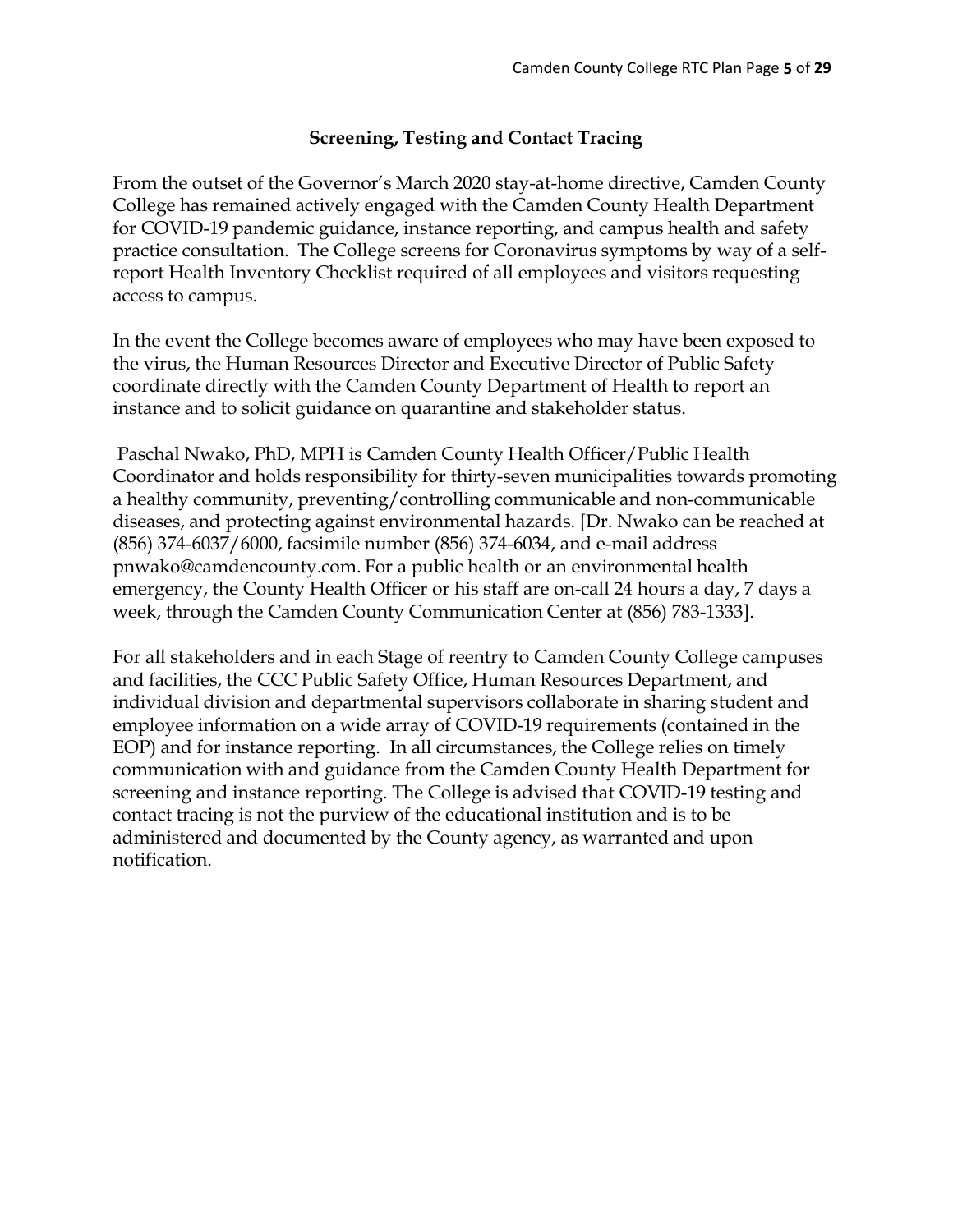# **I. Curriculum and Instruction**

# **Stage 1 – New Jersey Colleges are engaged in distance learning**

In this stage, Camden County College utilizes remote teaching and learning to deliver all course instruction.

- 1. All classes, including those with students who enrolled assuming face-to-face registration, are administered via online instruction as determined and defined by CCC and prevailing State guidelines.
- 2. Students are notified of a change in instructional method and given clear direction on who they may consult in order to resolve enrollment or advising questions. The College disseminates a list of key staff contact persons, including detailed email and telephone contact information.
- 3. All courses that cannot be offered fully online, such as those requiring special equipment and space, are canceled. Students already registered in such classes are notified promptly and are allowed automatic re-admittance without fee or transcript penalty as soon as face-to-face learning is permissible.
- 4. Any allowed course sections with essential face-to-face content delivery require internal approval from Academic Affairs and an approved OSHE waiver. Once approved, courses allowing limited in-person instruction will follow strict safety protocols for social distancing in effect.
- 5. The College will endeavor to ensure provision of computer, peripherals, instructional supplies and Internet access to all CCC students.
- 6. Address all accessibility concerns for students with disabilities as per ADA guidelines.
- 7. Provide comprehensive training (e.g., COVID-19) and support for students, faculty, and staff.
- 8. Address creation of additional online sections for those courses with a face-toface capacity (e.g., greater than the CCC contractual online cap of 29 enrollees).
- 9. Address personal and instructional needs of faculty not experienced or adept at teaching in an online environment.
- 10. Provide a comprehensive virtual office protocol for active off-campus employees.

# **Stage 2 – Limited in-person teaching and learning with modifications**

In this stage, Camden County College allows limited resumption of in-person instruction for curricula that require labs, technical, clinical rotations, and required hands-on instruction. Strict social distancing, use of face masks/coverings, and frequent cleaning and sanitizing practices will remain in force.

1. A majority of classes continue to be delivered online; classes that cannot be offered without face-to-face instruction will feature sequenced in-person, oncampus components. These may include programs related to "essential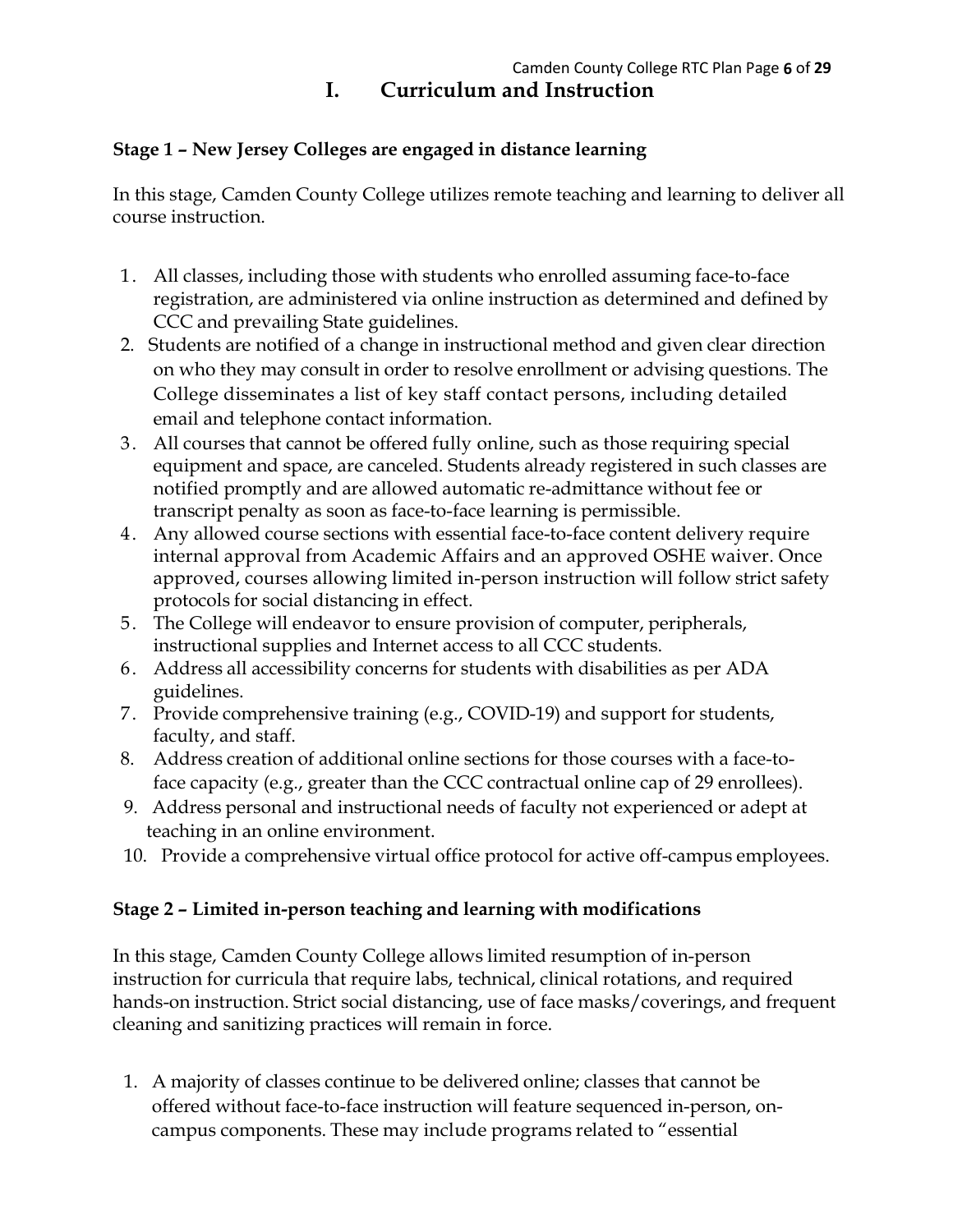services" such as, lab sciences, Allied Health, Advanced Manufacturing, Fire Science, Police Academy, and Automotive Tech. Such courses are offered on a limited basis following review and approval of academic deans with input from chairs/coordinators.

- 2. All course meetings delivered in a face-to-face capacity follow strict safety protocols for social distancing already in effect.
- 3. For lab and clinical instruction, the College ensures that face masks and other protective equipment are compatible with and meet industry standards (e.g., program accreditors, OSHA).
- 4. Maintain adequate computer hardware, software, and Internet access to students and staff engaged in remote teaching, learning and administration.
- 5. Address and respond to accessibility concerns for students with disabilities drawing upon existing ADA and College guidelines.
- 6. Provide safety training and support for students, faculty and staff.
- 7. Address social distancing compliance related to allowable testing, reception and other occupied campus workplace milieus.
- 8. Provide adequate preparation time for safe reactivation of lab/clinical equipment and instrumentation.
- 9. Provide training to faculty members not adept in the online environment through CCC eLearning division webinars and one-to-one remote professional development.
- 10. Faculty maintain virtual office hours. For lab/practicum instructors, ascertain whether faculty permitted on campus share office space with others who might also have campus access permission.
- 11. Maintain active social distancing in all College shared office and open spaces.
- 12. Limit or remove general seating, sofa, and other furniture groupings in close physical proximity.
- 13. Prepare contingency protocols for (re)conversion to fully online course delivery in the event that pandemic conditions worsen and College must suspend campus access (Stage 1).

# **Stage 3 – The College may operate in-person with reduced capacity**

During Stage 3, CCC will remain online with approximately 80% of classes offering no face-to-face component or option.

- 1. For those courses requiring direct contact, individual guidelines consistent with OSHE, CDC, and existing College EOP guidelines may be accommodated.
- 2. Academic deans, with input from chairs/coordinators, make informed decisions on which sections to offer strictly online or in-person. Individual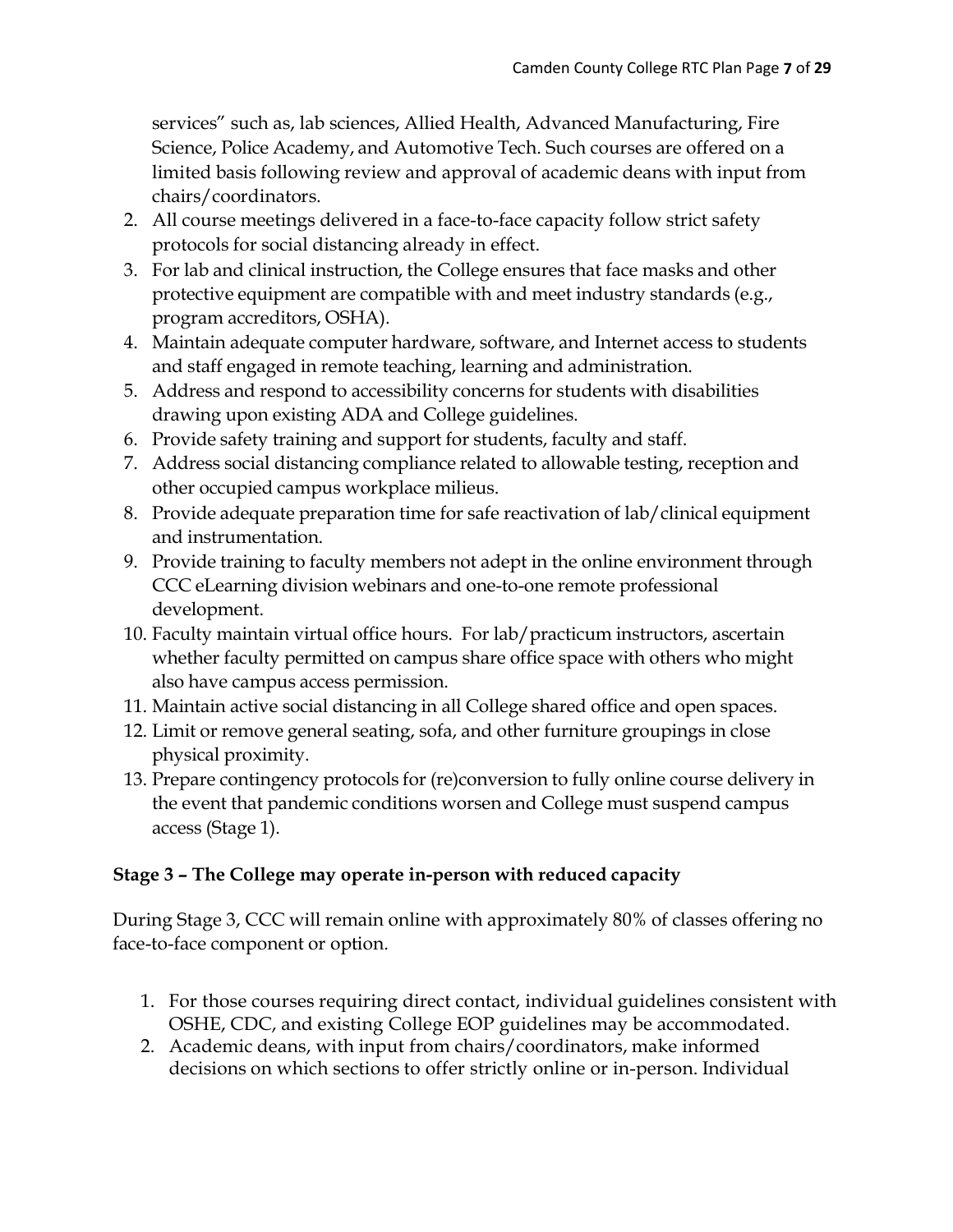faculty members may submit a request to Academic Affairs for consideration on a case-by-case circumstance to teach the entirety of their course load online in consultation with Human Resources.

3. Reasonable effort is made for workplace accommodations in accordance with federal and state guidelines, as applicable.

# **Stage 4 – Full Opening**

Academic Affairs, Continuing Education and educational partners continue to maintain a safe and secure environment through compliance with campus EOP procedures, adherence to PPE usage, hygiene, social distancing guidelines, and an effective disinfectant and cleaning protocol.

In the event that the Governor/OSHE announces lifting of all or most COVID-19 restrictions, the normal course of instructional delivery is allowed to resume.

- 1. If a faculty member is determined unable to return to campus for personal, health or safety reasons, that instructor's classes may remain online. Scheduling and faculty load decisions in support of faculty requiring off-campus accommodations are reviewed after an interactive conversation between the employee and their dean/supervisor and approved by the division dean in conjunction with the Human Resources office.
- 2. In the event that a student is determined unable to return to campus for personal, health or safety reasons, that student's classes may remain online, at the discretion of the division dean and with assistance from Retention and Advisement staff.
- 3. In the event that a staff member is deemed unable to return to campus for personal, health or safety reasons, that individual's work schedule may be adjusted at the discretion of the division dean or department supervisor.
- 4. All workplace determinations related to faculty, staff, and students are subject to review and approval of the division dean in consultation with the Human Resources department. The College will follow Americans with Disabilities (ADA), Center for Disease (CDC), Department of Health and New Jersey Department of Labor guidelines when accommodations for health or dependent care are requested or needed.

# **Continuing Education**

In order to ensure the health and well-being of Continuing Education students, instructors, and staff, along with the larger community served, the Career & Technical Institute of Camden County College moved courses to an online mode in March of 2020. Nineteen courses were identified to be paused during the spring 2020 semester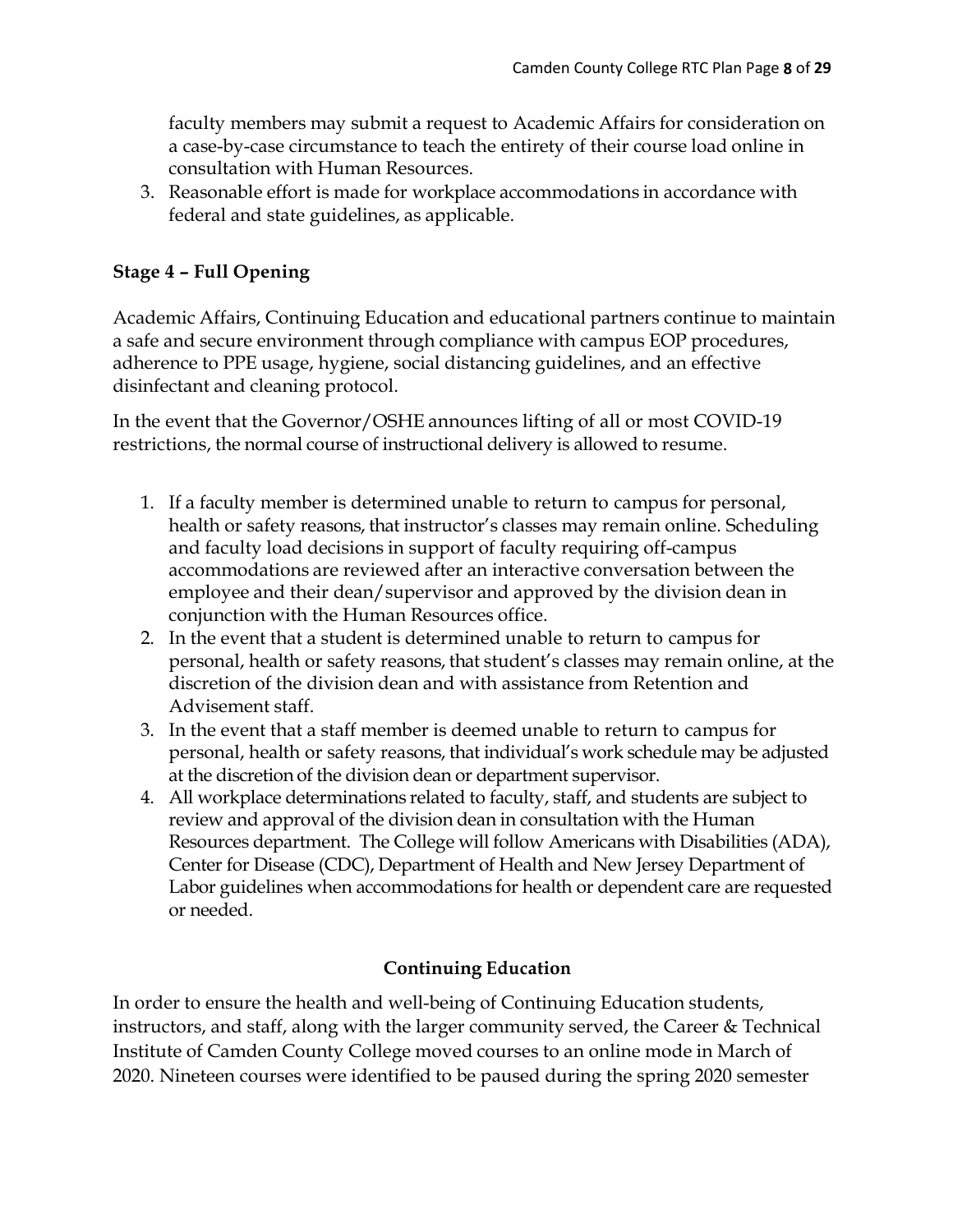and concluded once all online content had been completed. The number of sessions/hours for in-person continuing education course completion will be determined once campus reentry is authorized and identification of appropriate space or labs is made. Communication related to reentry will be disseminated in writing and via website/social media to affected students.

An assessment was made for all Continuing Education classes proposed for the fall 2020 semester. This assessment included location of the class, classroom capacity, and determination whether the course could be fully or partially taught remotely, as well as any special program requirements. A list of PPE required for all classes was determined and equipment has been ordered. Instructors will be scheduled to participate in professional development, which supports teaching and engaging students in an online or hybrid environment during the summer and fall semesters.

### **High School Programs**

There are two distinct high school programs at CCC: The Campus Courses Program and the Senior Option program. Both programs provide opportunities for students to earn college credit for courses taken on Camden County College's campuses in Blackwood and Camden City. Students are coded as minors in the student information system and receive all student communication as outlined in the Return to Campus plan for the College's traditional for-credit student enrollees. Students enrolled in clinical or lab-based programs will be afforded the same priority access to campus in order to complete this component of the course as traditional college students. High school students are also participating in CCC online lecture-based courses.

Students participating in the Campus Courses Program and the Senior Option Program will be assigned a specific academic advisor to facilitate the advisement and registration process going forward. A mandatory orientation session will be held virtually with each student and their parent prior to returning to campus.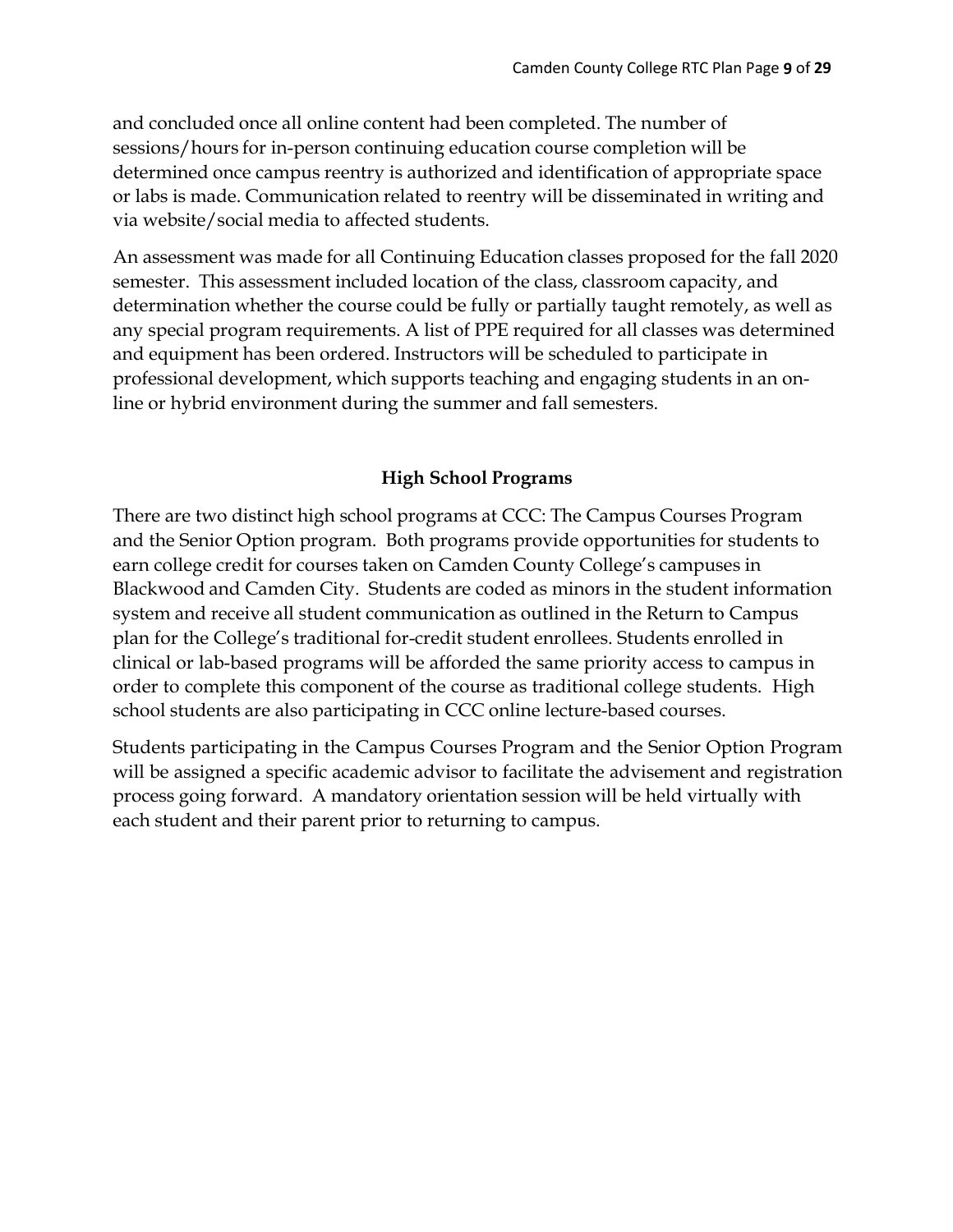# **2021-22 Athletics**

# **Sports Programs:**

- Men's Soccer: Practice will begin August 1<sup>st</sup>, Outside Competition to begin mid-<br>August and season will end after regular season depending postseason/national competition (Late October/Early November). Spring Practice season February –<br>May (Optional).
- Women's Soccer: Practice will begin August 1<sup>st</sup> , Outside Competition to begin mid-August and season will end after regular season depending postseason/national competition (Late October/Early November). Spring Practice season February – May (Optional).
- Women's Tennis: Practice will begin August 1<sup>st</sup> , Outside Competition to begin mid-August and season will end after regular season depending<br>postseason/national competition (Late October/Early November)
- Men's and Women's Cross Country: Practice will begin August 1<sup>st</sup>, Outside Competition to begin mid-August and season will end after regular season depending postseason/national competition (Late October/Early November)
- Baseball and Softball: (Fall Season/Practice Season): Practice will begin Late August/Early September and run through end of October with limited outside competition in the form of scrimmages. In season practice begins end of January runs through May.
- Men's and Women's Basketball: Practice will begin October 1<sup>st</sup> with outside competition beginning late October/Early November. Fall Semester season will conclude before Christmas Break and will resume Early January through Late February depending on Postseason/Nationals.
- Wrestling: Practice will begin October 1<sup>st</sup> with outside competition beginning early November. Fall Semester season will conclude before Christmas Break and will resume Early January through late February depending on Postseason/Nationals.
- Outdoor Track and Field: Practice/Competition will begin Mid to Late February and run through May depending on Nationals.
- Golf: Practice/Competition will begin Mid to Late February and run through May depending on Nationals.

### **Athletics Program Safety Protocols**

As the 2021-22 academic and athletic year approaches, the NJCAA has released recommendations and changes for safety and well-being protocols during regular season competition and championship events.

Safety Protocol Recommendations for 2021-22 Regular Season Competition:

The NJCAA has provided the below safety protocol recommendations for member colleges for the 2021-22 academic year.

- Member colleges should adhere to all state and local regulations and guidelines regarding corvid-19 and re-opening.
- Coaches and Staff should monitor daily for symptoms prior to practices and games.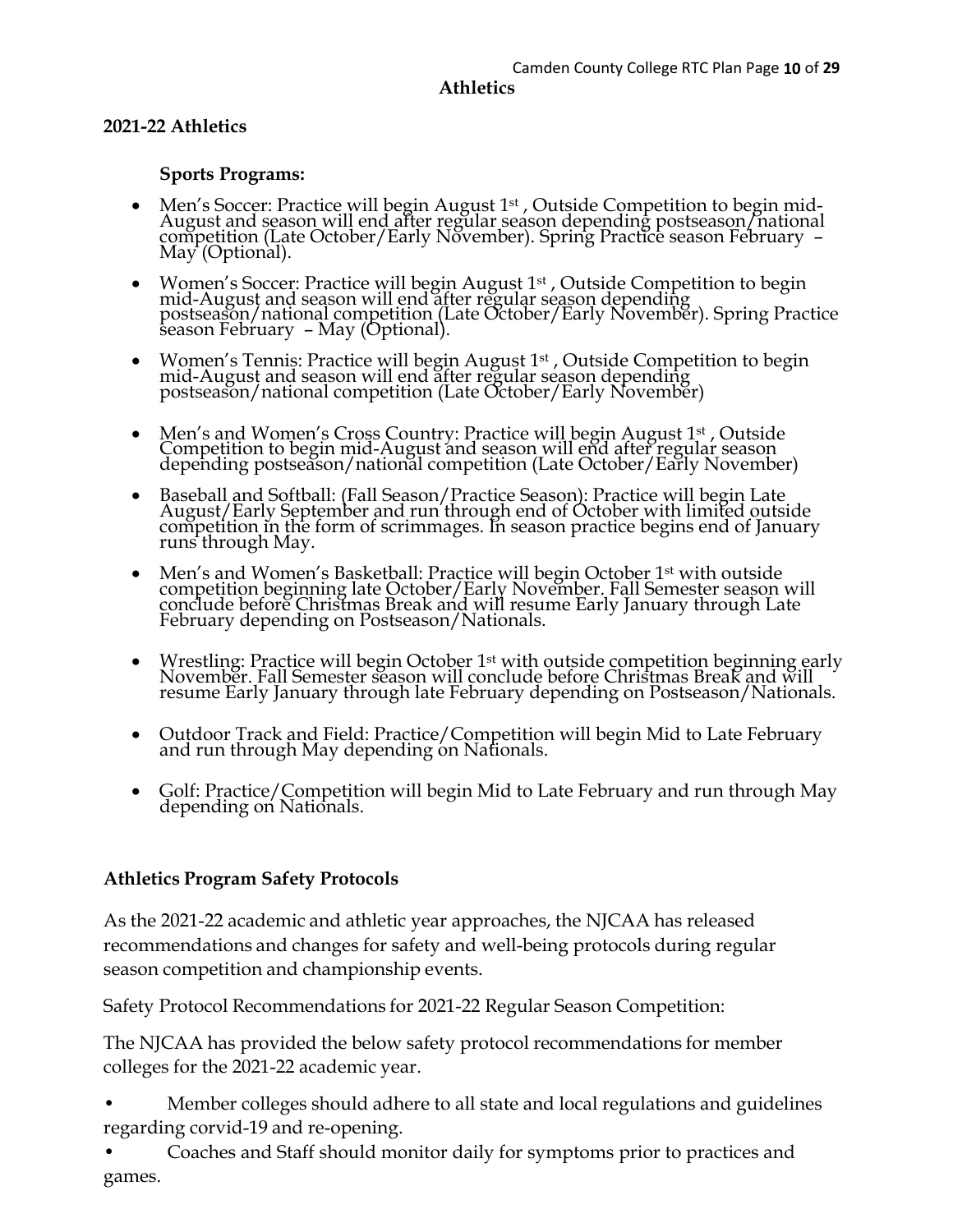### Camden County College RTC Plan Page **11** of **29**

- Provide sport medicine staff with necessary personal protective equipment.
- Limit contact between teams when possible, including the elimination of the pregame and post-game handshake.

# **Safety Protocol Recommendations for Athletic Facilities and Equipment:**

The NJCAA has provided the below safety protocol recommendations for member college athletic facilities and equipment.

• Member colleges should adhere to all state and local regulations and guidelines regarding corvid-19 and re-opening facilities.

• Member colleges should clean and disinfect frequently touched surfaces on the field, court, or playing surface.

- Develop a schedule for increased, routine cleaning, and disinfecting.
- Limit the use of shared objects and equipment when possible.
- Eliminate the sharing of water bottles and towels amongst teammates.
- Limit facility access for student-athletes as deemed appropriate.
- Implement social distancing for team benches when possible.
- Encourage fans, staff, and other event attendees to wear face masks.

• Encourage social distancing for fans during the event and if deemed necessary limit and/or eliminate spectator attendance.

# **Spring 2022 Athletics**

The NJCAA has released a revised plan of action for spring sports seasons in response to COVID-19. Adhering to the published OSHE Restart Standards for all New Jersey Institutions of Higher Education, Camden County College Athletics programs will follow operational and scheduling guidelines in conjunction with NJCAA Region XIX and Garden State Athletic Conference (GSAC), https://www.njcaa.org/COVID19.

With the spring 2022 academic and athletic year underway, the NJCAA has released recommendations and changes for safety and well-being protocols during regular season competition and championship events. (https://www.njcaa.org/COVID19). In addition, Region XIX has protocols for each athletic program pertaining to events, travel limitation rosters and best practices at

http://www.region19.org/COVID19AthleticAdminResources

# **Safety Protocol Recommendations for Spring 2022 Regular Season Competition**

The NJCAA has provided the below safety protocol recommendations for member colleges for the 2021-22 academic year. Camden County College will adhere to each of these protocols.

• Member colleges must adhere to all state and local regulations and guidelines regarding Covid-19 and re-opening.

• Temperature checks are encouraged for all student-athletes, coaches, and game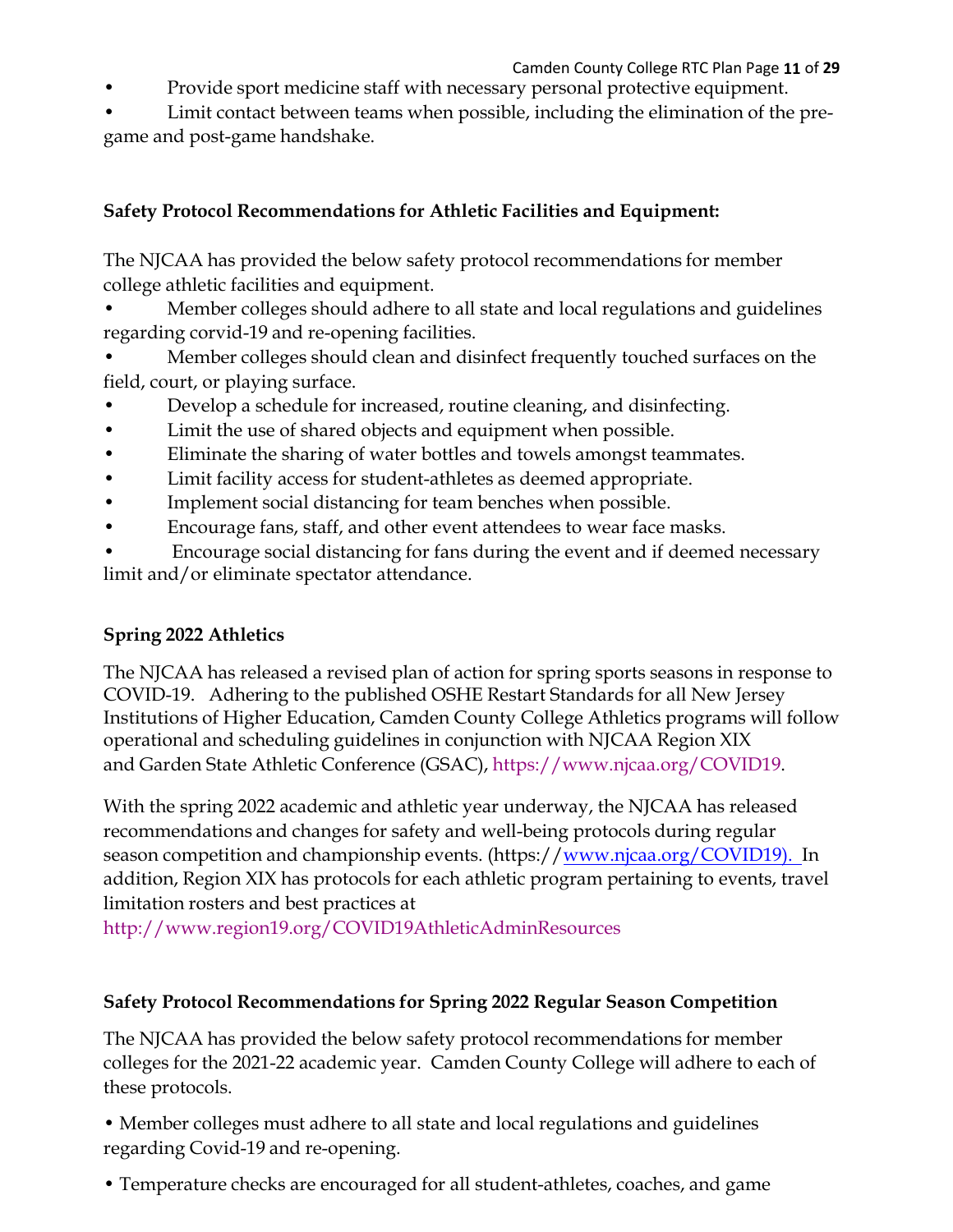personnel prior to each competition.

• Visiting teams are encouraged to check temperatures before departing from their home location.

• Provide sport medicine staff with necessary personal protective equipment.

• Limit contact between teams whenever possible, including the elimination of the pregame and post-game handshake.

• Limit student-athlete/fan engagement before and after competition.

### **Safety Protocol Recommendations for Athletic Facilities and Equipment**

The NJCAA has provided the below safety protocol recommendations for member college athletic facilities and equipment.

• Member colleges must adhere to all state and local regulations and guidelines regarding corvid-19 and re-opening facilities.

• Member colleges should clean and disinfect frequently-touched surfaces on the field, court, or playing surface.

- Develop a schedule for increased, routine cleaning, and disinfecting.
- Limit the use of shared objects and equipment when possible.
- Eliminate the sharing of water bottles and towels amongst teammates.
- Limit facility access for student-athletes as deemed appropriate.
- Implement social distancing for team benches when possible.
- Encourage fans, staff, bench players/coaches and other event attendees to wear face masks.
- Encourage social distancing for fans during the event.

### **Safety Protocol Recommendations for Spring 2022 Championship Hosts**

The NJCAA has provided the below safety protocol recommendations to Spring 2022 championship hosts:

• Championship hosts should follow all safety protocol recommendations provided to NJCAA member colleges for regular-season competition.

• Member colleges must adhere to all state and local regulations and guidelines regarding food service for concessions and hospitality rooms.

- Request a COVID protocol plan from the host prior to the start of the event.
- Encourage social distancing and directional signage in venue.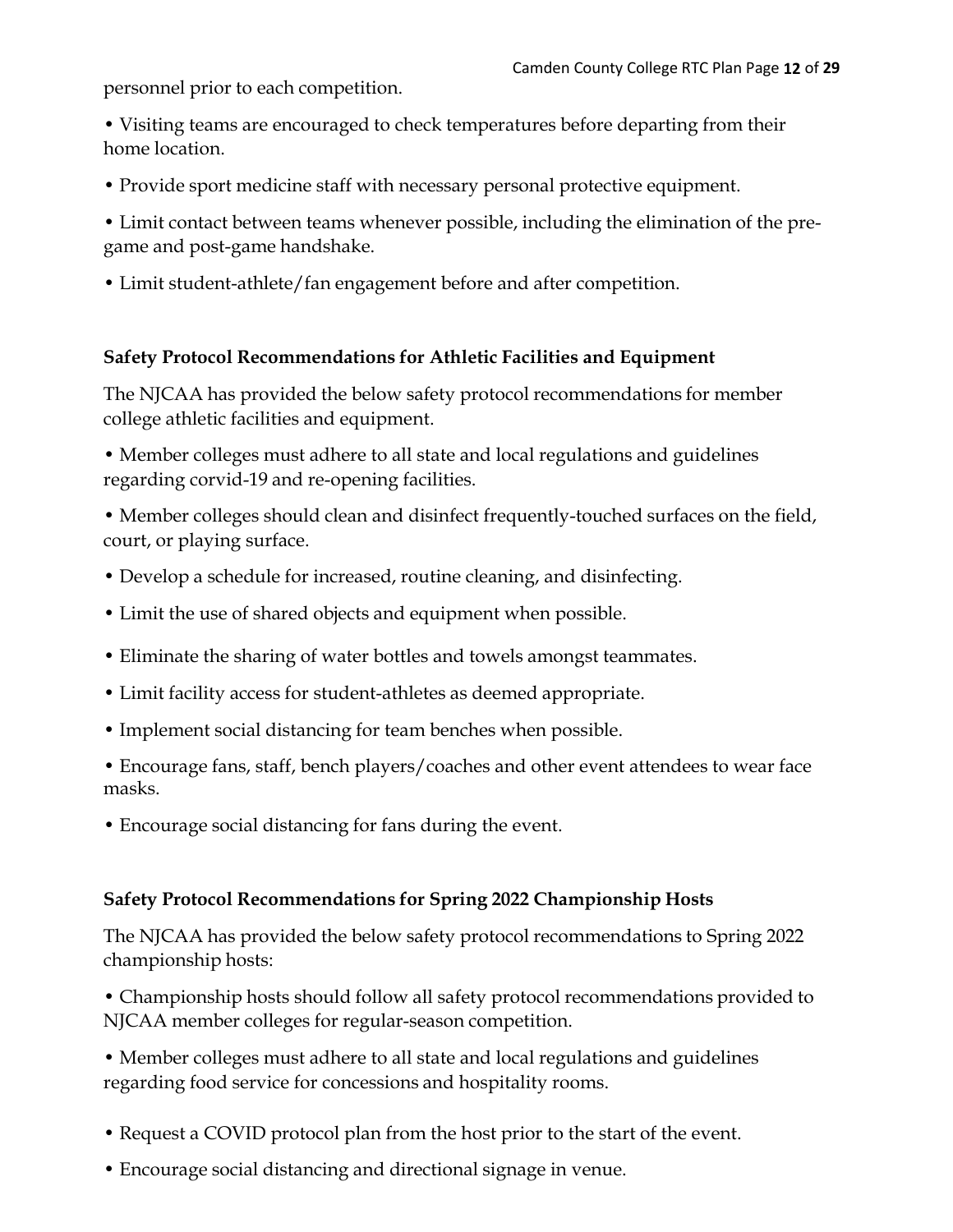• Extra sanitization of team areas including benches, locker rooms, athletic training rooms, warm-up areas, hospitality spaces.

# **Attendance at Practices & Competitive Events**

During the 2021-22 academic and athletic seasons, attendance at athletic practices will be reserved to authorized individuals only. The NJCAA, Region XIX, GSAC and individual institutions have released guidelines, recommendations and protocols as it pertains to the health and safety of all at competitive events.

•Collegiate athletic conferences, regions and institutions retain the discretion to impose stricter protocols regarding spectators, including for events that take place in large venues.

# **Large Sports and Entertainment Venues**

As the Spring 2022 academic and athletic semester commences, the NJCAA National Office and Board of Regents continue to monitor COVID-19 and consider how changing circumstances could impact NJCAA member colleges and student-athletes. The NJCAA will provide additional updates and information as warranted.

Camden County College Athletics programs will adhere to all NJCAA operational and scheduling guidelines in conjunction with NJCAA Region XIX and Garden State Athletic Conference (GSAC).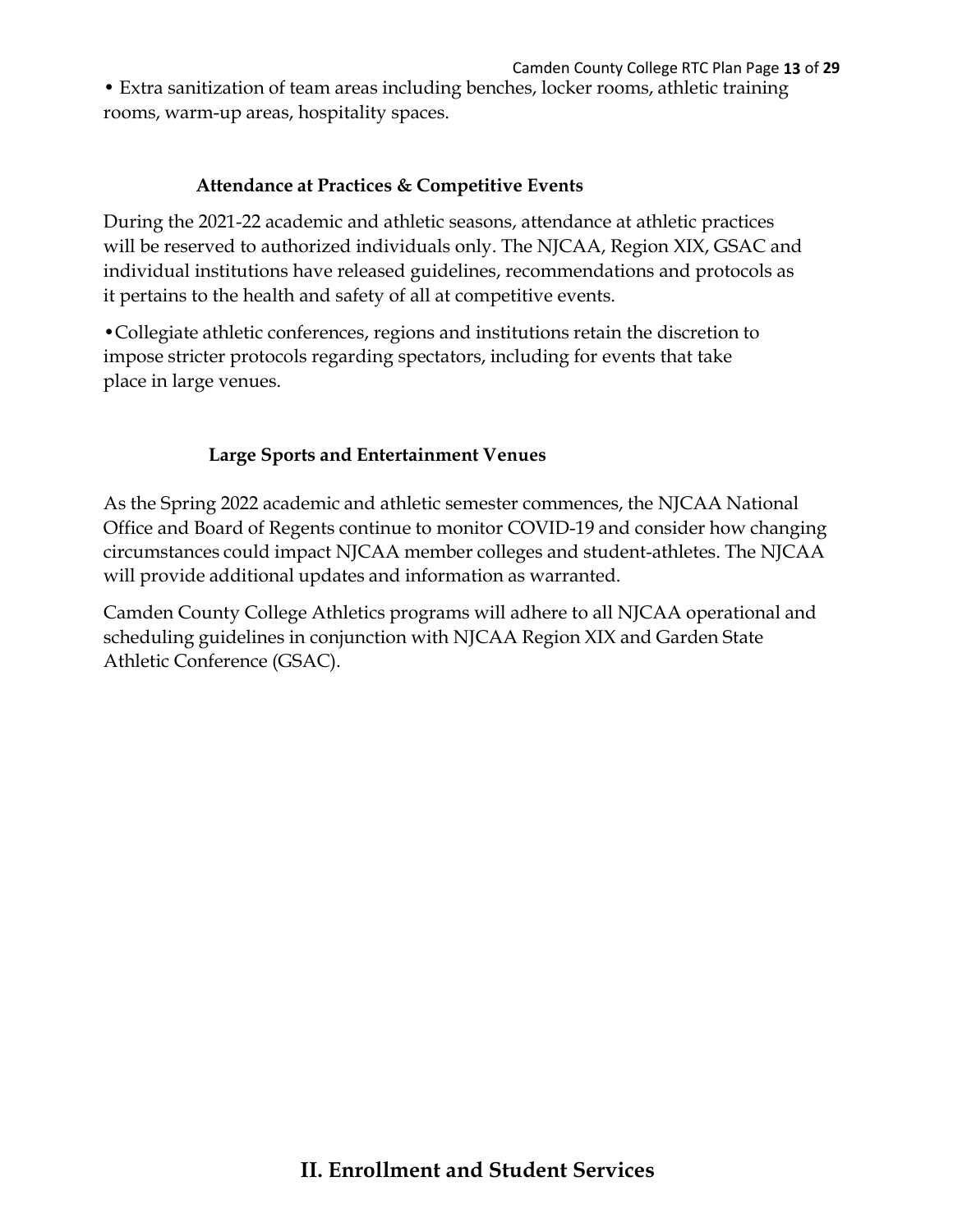# **Stage 1 – New Jersey Colleges are engaged in distance learning**

In this stage, CCC establishes a limited weekly schedule for essential personnel with access to campus. These include Registration Services, Financial Aid, Records, and Admissions for processing and scanning records, transcripts, and master course scheduling. Rotating schedules are utilized along with social distancing protocols. All other employees and functions (e.g., Advisement) are conducted remotely.

All recruitment events are held virtually via GoToMeeting/Webinar. No extracurricular face-to-face student activities may be held on campus, and Student Life remains virtual. Tutoring services continue remotely via GoBoard and GradeResults. Online scheduling is maintained remotely by Registration Services.

The Testing Center operates online utilizing proctoring services (Examity, Accuplacer, ATI Teas testing, and GTM software). Multiple Measures are expanded to include college-level placement using high school transcripts or GED/HiSET scores.

Academic Advisement serves students remotely using telephone, email, and virtual appointments. This includes general advising as well as cohort-based (International, EOF, Veterans, and Disability Services, Athletes) advisement. The online scheduling feature, along with Student Planning tutorials, is added to the website and student Portal.

Enrollment and Student Services are fully operational with comprehensive remote operations. Extended deadlines for student withdrawal and summer/fall registration is considered and implemented where warranted in order to best to accommodate student need.

### **Stage 2 – Limited in-person teaching and learning with modifications**

ESS in-person functions are permitted for provision of sequenced walk-in student service, with safety and security features (Plexiglas, Public Safety building monitoring, hand washing stations, directional and cautionary signage) in full operation. Masks/face coverings and social distancing standards are required. All virtual ESS services remain available online. Limited departmental coverage is available for student appointments: Advisement, Financial Aid, Registration, Testing, and Student Support Services (Disabilities, International, Veterans, and EOF). Tutoring remains fully online.

A limited number of staff members are allowed to return to campus in order to provide essential functions. Staggered schedules are followed so that staff may work both remotely and onsite. The College follows either an M/W, T/TR office coverage schedule or a "one week in, one week remote" schedule to limit the number of staff on campus at any given time. Where possible, student services that can be offered remotely are in effect to help reduce capacity and risk of COVID-19 spread.

- All lounge chairs and sofas are removed.
- Seating in Advising and Financial Aid waiting rooms abide by College social distancing guidelines. Extra seating is removed.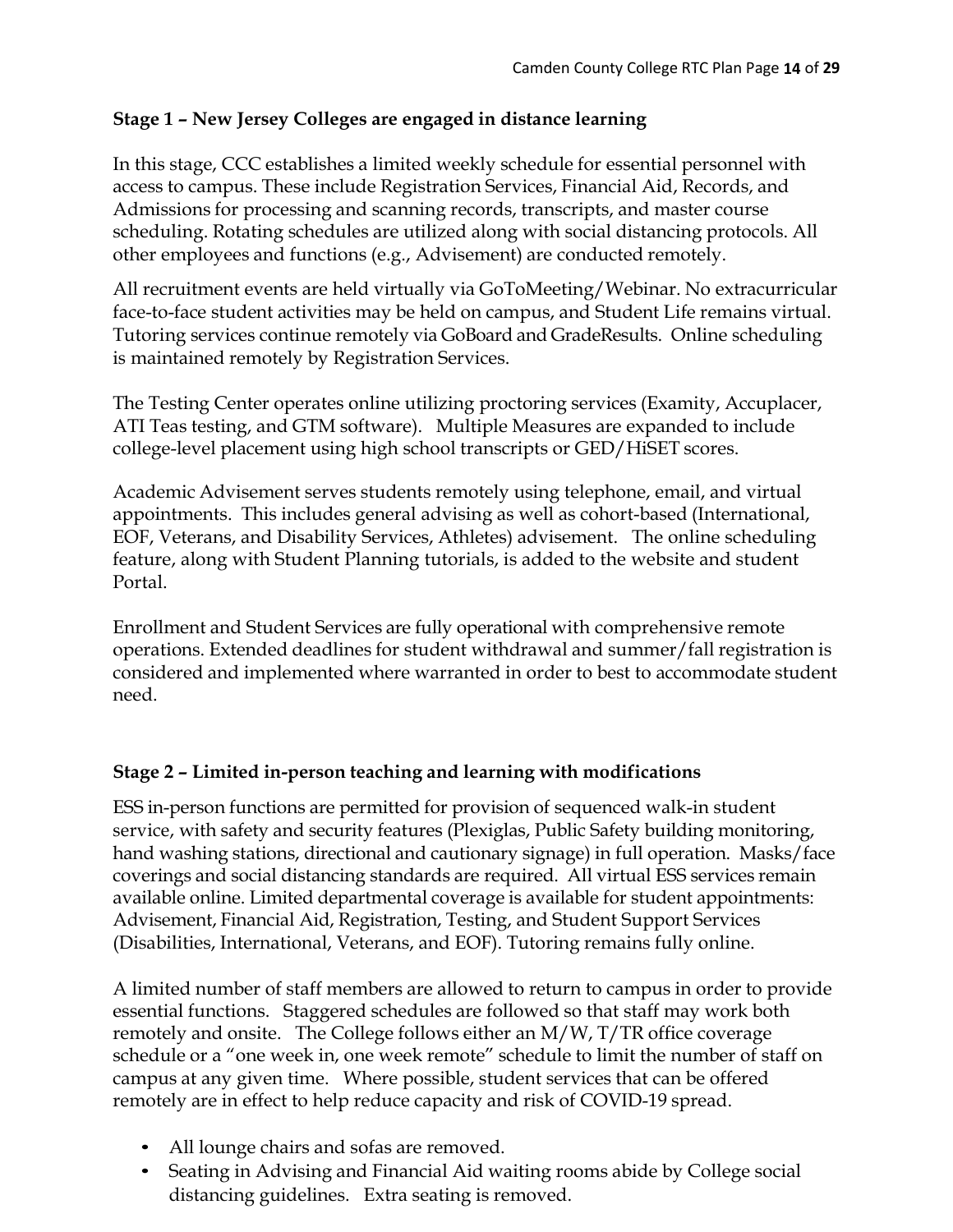Camden County College RTC Plan Page **15** of **29**

- Stanchions and/or taped markers are placed on the floor in lobbies to indicate social distancing.
- Protective Plexiglas is installed at Reception and Registration service areas.
- Hand washing stations are added and maintained throughout the buildings.
- Social distancing and cleaning protocols in operation at testing centers and computer labs.
- A designated Public Safety officer is stationed at the entrances to Taft Hall and College Hall in order to monitor building capacity and compliance with EOP safety guidelines.
- Staff and guests are required to wear masks at all times while in College facilities.
- Daily documentation of staff office usage to maintain cleaning and sanitation protocols.
- Directional and cautionary signage is visible throughout all active campus buildings.

In Stage II operations, the Taft Hall (Blackwood) and eVillage (Camden) computer lab may provide limited student access to Internet connectivity and personal computer workstations under the follow guidelines:

- 1. In-person student access Monday/Thursday, 9:00 am 4:00 pm; ` Tuesday/Wednesday, 9:00 am – 6:00 pm.
- 2. Maximum occupancy: 25 persons (not including lab monitors).
- 3. Current social distancing guidelines, mandatory PPE, and Plexiglas barriers remain in effect.
- 4. Alternate individual workstations assigned with disinfectant wipes for student use.
- 5. All other lab resources remain closed.
- 6. Lab disinfection protocols expanded to include sanitizing workstations hourly and following each student use.

General computer lab safety and security guidelines (all re-entry stages) remain in effect:

- All lab visitors are required to wear face masks to receive lab access and service.
- All lab visitors practice social distancing by keeping separation to the next person by at least six feet. Six-foot markers are visible and utilized when present.
- Cleaning tools and materials are available in the open access labs.
- A doorstop will be put in place to keep the access labs open.
- A standard COVID-19 informational sign from Public Safety will be posted regarding COVID-19 rules to follow.
- A "Please Wait for Assistance" sign will be posted outside of the open access labs.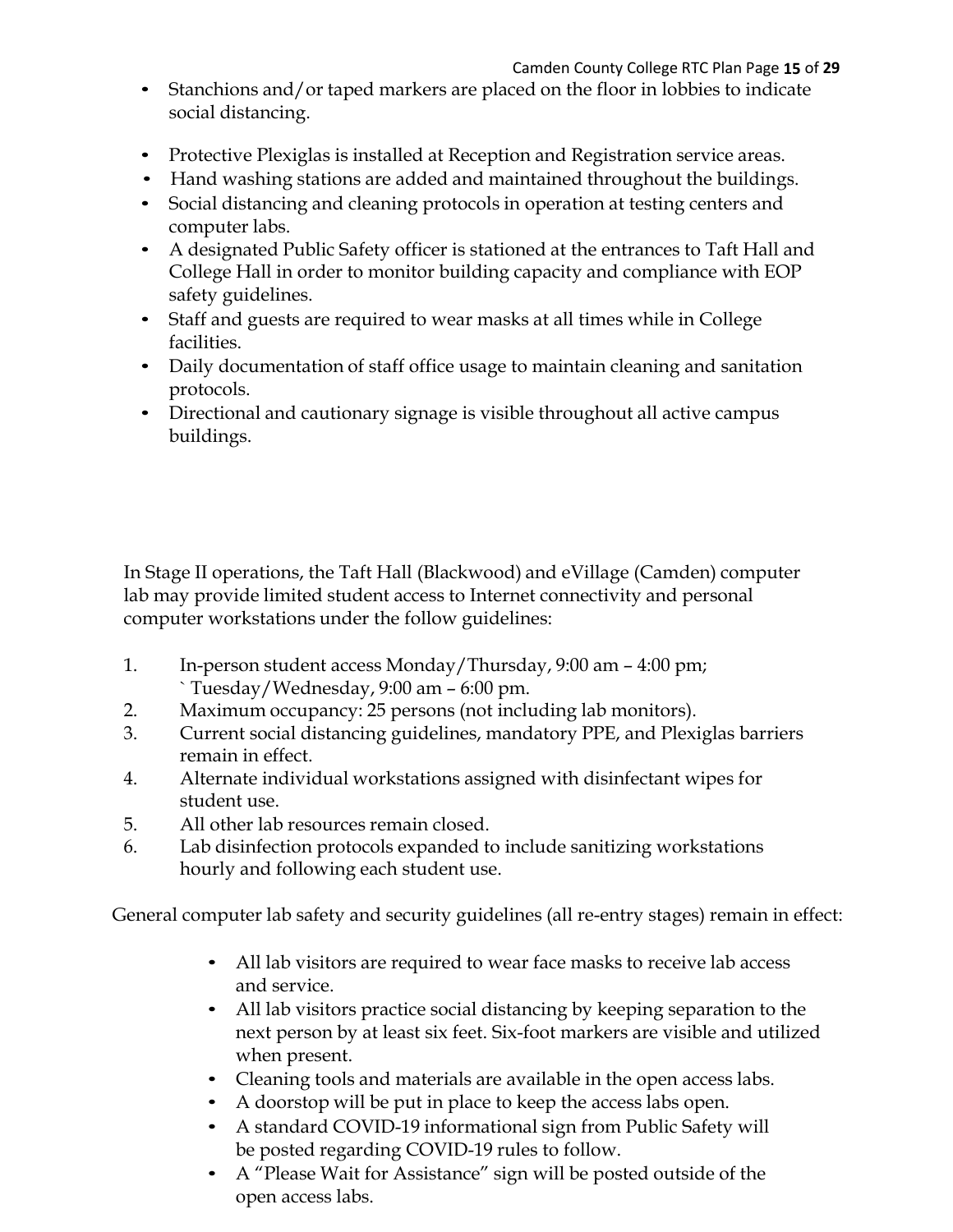- Once used by a visitor, computer stations will have an "Unavailable" sign exchanged with the unit adjacent to it. That station will then be cleaned while the station previously tagged unavailable is occupied by the next visitor in line.
- Visitors leaving the lab will take precedence over those entering the space.
- Lab technicians sanitize hands and work areas after each client session.

### **International Student Services**

The CDC provides guidance regarding student travel advisories due to community spread of COVID-19. CCC implements and follows guidance on self-quarantine for students who have traveled internationally within the past 14 days. Domestic travel quarantines are likewise strictly observed in consultation with prevailing State advisories.

### **Stage 3 – Colleges may operate in-person with reduced capacity**

ESS increases staff coverage and services in a limited capacity that allows for reduced human traffic and social distancing. Staff continue to work a flexible schedule, rotating between remote and on-campus work.

Tutorial Services and computer lab operations are offered by appointment only and in a reduced capacity, while maintaining social distancing of six feet between stations. The Testing Center resumes socially distanced placement testing on a limited schedule. Daily sequenced cleaning, disinfecting, and sanitizing of labs follow a prescribed schedule; increased time between sessions is allotted for sanitation in collaboration with Facilities and Housekeeping.

### **Stage 4 – Full Opening**

ESS and the College continue to maintain a safe and secure environment through compliance with campus EOP procedures, adherence to PPE usage, hygiene, social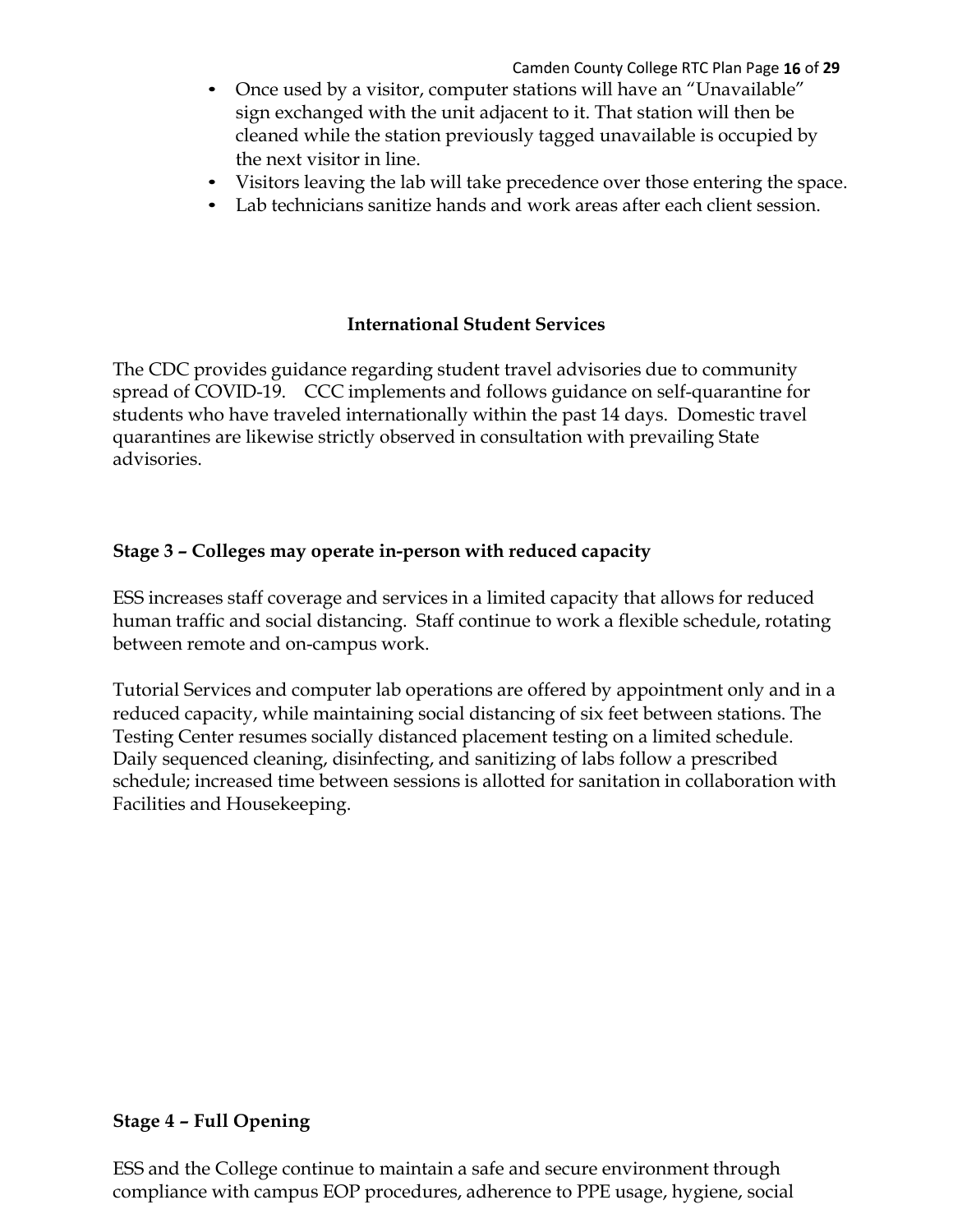# **III. PUBLIC SAFETY AND SECURITY (including Physical Plant)**

# **Stage 1 – New Jersey Colleges are engaged in distance learning**

The College maintains a safe and secure campus environment through strong adherence to campus procedures, availability and use of PPE, hygiene, and social distancing, along with an assertive disinfectant and cleaning protocol.

- 1. All College campuses are closed and operate virtually.
- 2. Establish access to campus procedures, including required completion of a healthcare questionnaire as prerequisite to campus entry. Access limited to essential staff for limited time periods.
- 3. Entrants are required to monitor their health prior to arrival on campus. Anyone with a temperature at or above 100.4F must remain home for 24 hours after the symptoms without fever reducing medication.
- 4. Access oversight accountability assigned to applicable deans, directors, and department managers. Staff access log maintained and updated daily. Traffic flow controlled by Public Safety for building ingress/egress and common areas to minimize exposure.
- 5. Procedures covered require adherence to PPE, hygiene, and social distancing guidelines. Specifically:
	- a. Facial coverings to be worn by all faculty, staff and visitors at all times
	- b. Hand washing on regular basis in addition to use of onsite hand sanitizers
	- c. Strict practice of social distancing requirement
- 6. Implement onsite rotating work schedules for Public Safety and Facilities staff.
- 7. Coordinate activities associated with reduction of College community members allowed on campus, including students, faculty, staff, educational partners, and vendors.
- 8. All onsite food service, bookstore and all other commercial operations are suspended in Stage 1.
- 9. Collaborate with Human Resources and Camden County Department of Health officials to manage isolation protocol guidelines and to promptly address, report, and contain exposure incidents and follow up contact tracing.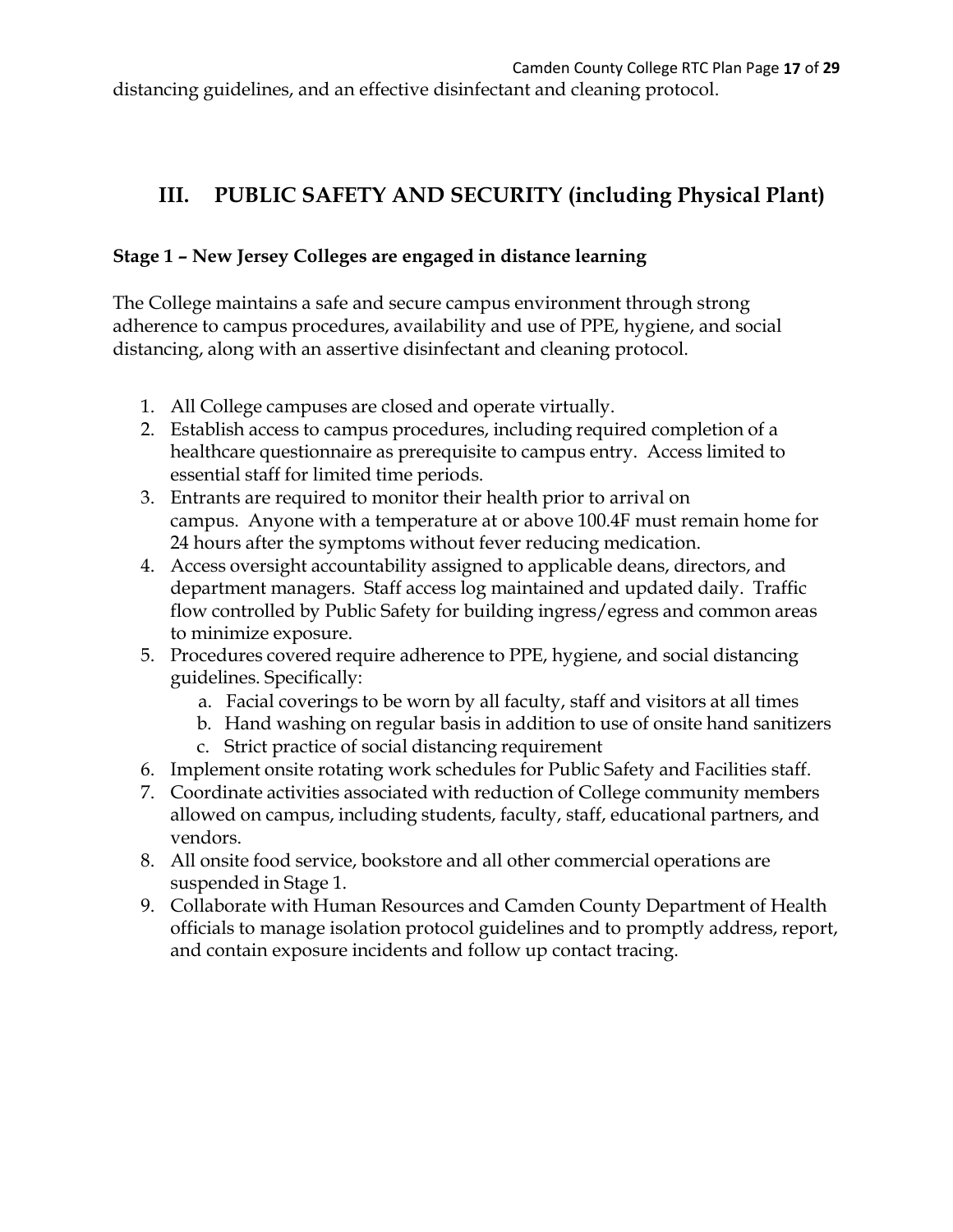10. Determine return to campus status for faculty, staff, students, and partners affected by the Coronavirus, based on guidance from the DOH, as outlined in the Campus Access Plan. The Campus Access Plan details requirements for safe return to campus for those who have tested positive for the Coronavirus.

### *Campus Quarantine Policy (4/7/21)*

- *11.*
- a. The CDC provides guidance regarding travel advisories due to community spread of COVID-19. CCC implements and follows guidance on self-quarantine for individuals who have traveled internationally within the past 14 days. Domestic travel quarantines are likewise strictly observed in consultation with prevailing State and County DOH advisories:
- b. If fully vaccinated or fully recovered from the Coronavirus in the past three months, it is no longer necessary to quarantine or get tested before or after domestic travel.
- c. If it has been more than two weeks since receiving a second dose of the Pfizer-BioNTech or Moderna vaccine, it is no longer necessary to quarantine or get tested before or after domestic travel.
- d. If it has been more than two weeks since receiving a first and only dose of the Janssen/Johnson and Johnson vaccine, it is no longer necessary to quarantine or get tested before or after domestic travel.
- e. Please note that for international travel, the federal requirement for testing upon return to the United States still stands for both unvaccinated and fully vaccinated travelers – additional details are listed below: https://covid19.nj.gov/faqs/nj-information/travel-andtransportation/are-there-travel-restrictions-to-or-from-new-jersey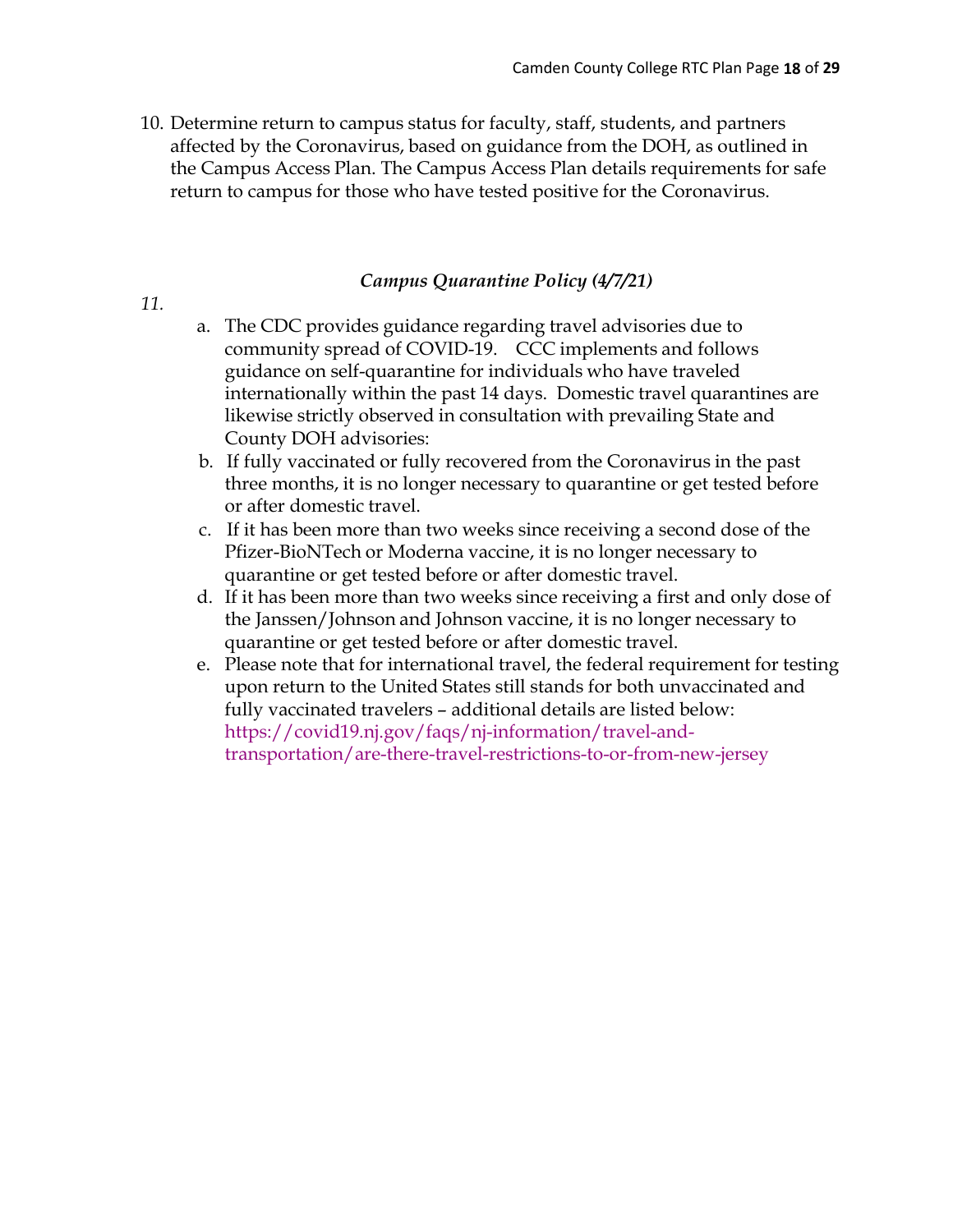- 12. Maintain hourly security reporting updates (email notification) from all College campus sites.
- 13. Upgrade facilities cleaning and disinfectant protocol to include focus where primary on-campus activities occur.
- 14. Continue to maintain HVAC system operations to ensure strong air filtration and circulation within College buildings.
- 15. Coordinate purchase, delivery, and distribution of PPE and disinfectant supplies.
- 16. Suspend all shuttle operations between Camden and Blackwood campuses.
- 17. Reduced frequency of internal mail pick-up and distribution.

### **Stage 2 – Limited in-person teaching and learning with modifications**

In this stage, the College continues to maintain a safe and secure campus environment through rigorous access to campus procedures, adherence to PPE use, observing hygiene and social distancing guidelines, and effective disinfectant and cleaning protocol. Emphasis will be on communicating shared responsibilities for all campus entrants. Campus access will be opened partially to faculty, staff and students in support of in-person learning as allowed within state established occupancy guidelines. Facilities will be modified for consistent social distancing and traffic control. Specifically:

- 1. Broaden access to campus procedures to emphasize shared accountability. Campus entrants are required to monitor their health prior to arrival on campus. Access expanded to faculty and staff required to support in-person learning and student service. Where possible, accountability is assigned to applicable deans, directors, and managers for access permission. A faculty and staff access log is maintained and updated daily. Students requiring in-person learning permitted access under strict PPE and social distancing parameters.
- 2. Limited campus access is allowed for students requiring in-person testing, registration, and learning services.
- 3. Entrants are required to monitor their health prior to arrival on campus. Anyone with a temperature at or above 100.4F must remain home for 24 hours after the symptoms without fever reducing medication.
- 4. Educational partners and external vendors are allowed access in conjunction with an assigned College liaison, who manages and monitors external parties in conjunction with the Public Service office.
	- a. An assigned College administrator, including executive staff, sponsors and ensures external party compliance to revised EOP procedures.
	- b. External parties follow all College-wide safety and health monitoring guidelines.
	- c. External parties notify College sponsor in advance of changes or additions to entry access permission.
	- d. External party monitoring and compliance *applies to all campuses and sites.*
- 5. Food services may operate for "grab and go" campus service.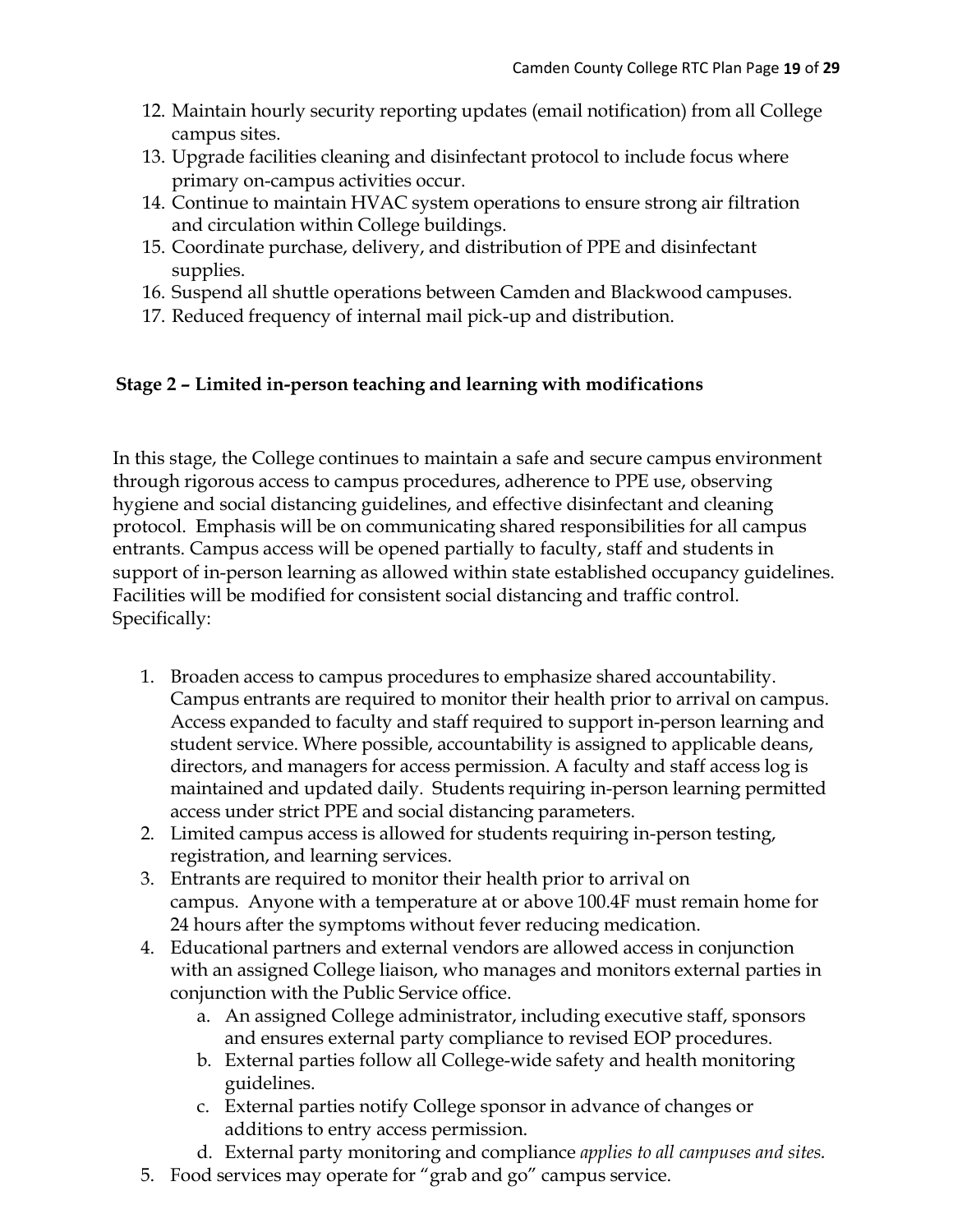- 6. Bookstore services are evaluated in accordance with prevailing state guidelines.
- 7. Campus Library and computer labs remain closed, except in cases where essential services (e.g., Testing, Financial Aid, and registration are permitted.
- 8. College-wide procedures require adherence to PPE, hygiene, and social distancing guidelines. Specifically:
	- a. Facial coverings to be worn by all onsite faculty, staff and other visitors at all times
	- b. Hand washing on a regular basis in addition to use of onsite hand sanitizers
	- c. Strict practice of social distancing guidelines
- 9. Maintain onsite work schedule rotation for Public Safety and Facilities staff.
- 10. Sustain frequent cleaning and sanitization protocol for offices, classrooms, restrooms, high-touch areas, equipment, and shared services. Maintain documentation of date/time/location of cleaning in high traffic areas. Expand availability of sanitizer stations and wipes. Automate processes to minimize touch situations wherever possible
- 11. Develop building-specific action plans to implement social distancing and sanitizing effort plans.
- 12. Install Plexiglas barriers, reposition furniture, and replace water fountains with container filling stations, post signage, and floor markings.
- 13. Control traffic flow for building ingress/egress and common areas to minimize exposure. Limit elevator access to accommodate social distancing parameters.
- 14. Place directional and cautionary signage and floor markings throughout campus locations to reinforce need for adherence to PPE, hygiene, and social distancing guidelines.
- 15. Coordinate with Human Resources and Camden County Health Department officials to manage isolation protocol guidelines to promptly address and contain exposure incidents.
- 16. Work with other College departments to support communication of safety guidelines to the College community.
- 17. Maintain hourly security reporting updates (email notification) at all College campus sites.
- 18. Continue to maintain HVAC system operations to ensure strong air filtration and circulation within College buildings.
- 19. Prop open doors where feasible (subject to building code). Flush all plumbing systems.
- 20. Coordinate ordering, delivery, and distribution of PPE, disinfectant, and other safety-related supplies.
- 21. Shuttle operations between Camden and Blackwood campuses remain suspended. Develop ridership safety protocol for Stage 3, including course schedule adjustments and contactless boarding.
- 22. Increase frequency of internal mail pick-up and distribution.

### **Stage 3 – Colleges may operate in person with reduced capacity**

The College continues to maintain a safe and secure environment through strong access to campus procedures, adherence to PPE, hygiene and social distancing guidelines, and an assertive disinfectant and cleaning protocol. Campus access is expanded to faculty,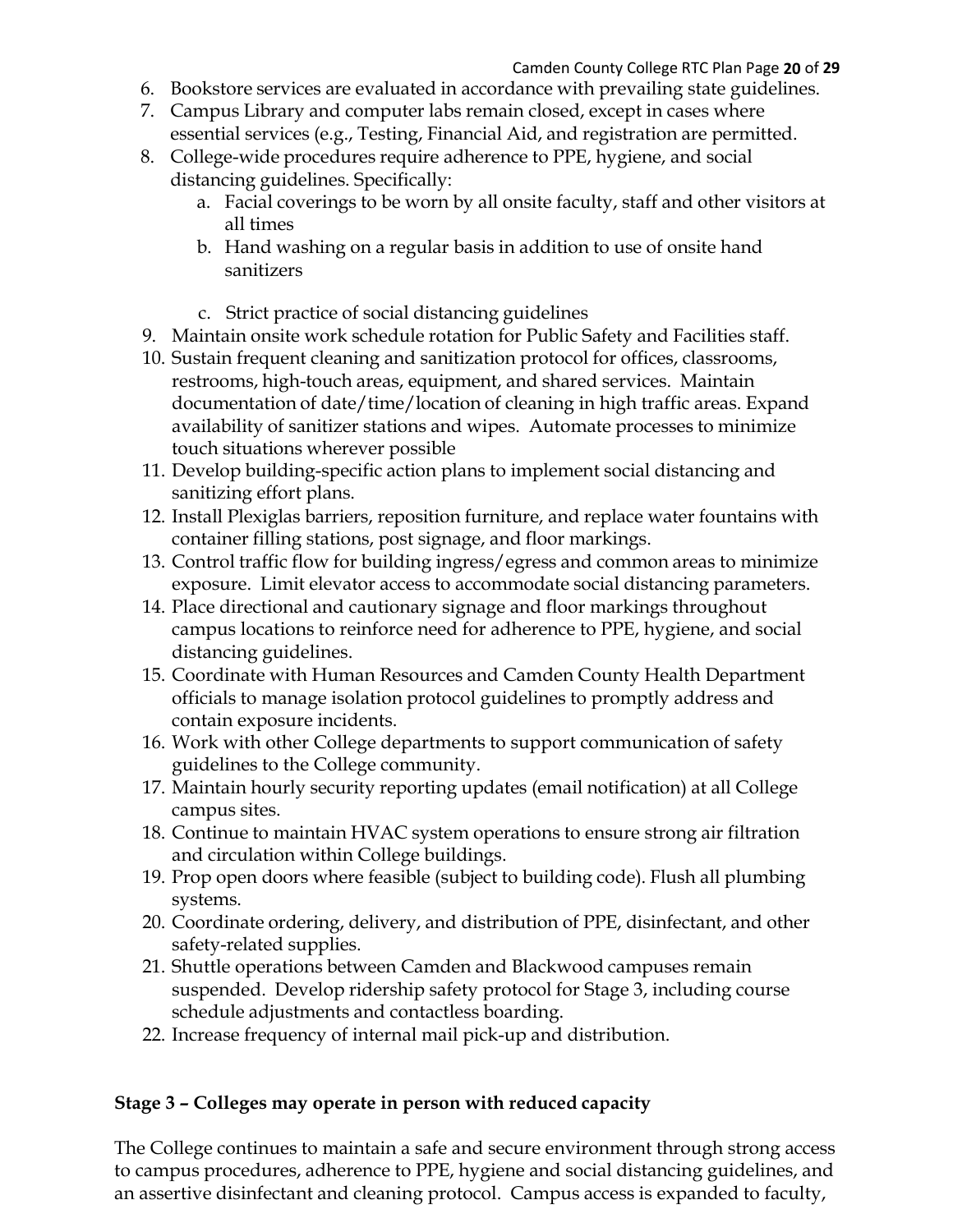staff, and students in support of in-person learning as allowed within state established occupancy guidelines.

# **Indoor Dining Facilities**

During Stage 3, indoor dining facilities (operated by Sodexo) may be opened with limited seating and access capacity. Safety procedures require sustained adherence to PPE, hygiene, and social distancing guidelines. Specifically:

- a. Facial coverings to be worn by all onsite faculty, staff and other visitors at all times
- b. Hand washing on a regular basis in addition to use of onsite hand sanitizers
- c. Strict practice of social distancing guidelines

Dining facilities may offer food service to the College community with limited occupancy based on state guidelines. Specifically:

- a. Food service and dining operations are managed by Sodexo and will be in compliance with all health and safety standards, including CDC and DOH requirements.
- b. Table and chair configurations will follow social distancing guidelines. Plexiglas barriers will be in place in high traffic areas.
- c. Signage reinforcing sanitization and social distancing messaging will be prominently posted. Social distancing floor markings will be in place.
- d. Sanitizer stations will be readily available.
- e. Dining area will be disinfected and sanitized on a scheduled basis by Sodexo employees who will be trained on sanitization and social distancing protocols. Masks will always be worn by employees.
- f. Air circulation will be monitored.
- g. Sodexo, working in consultation with Public Safety, will manage dining occupancy limits in accordance with state guidelines.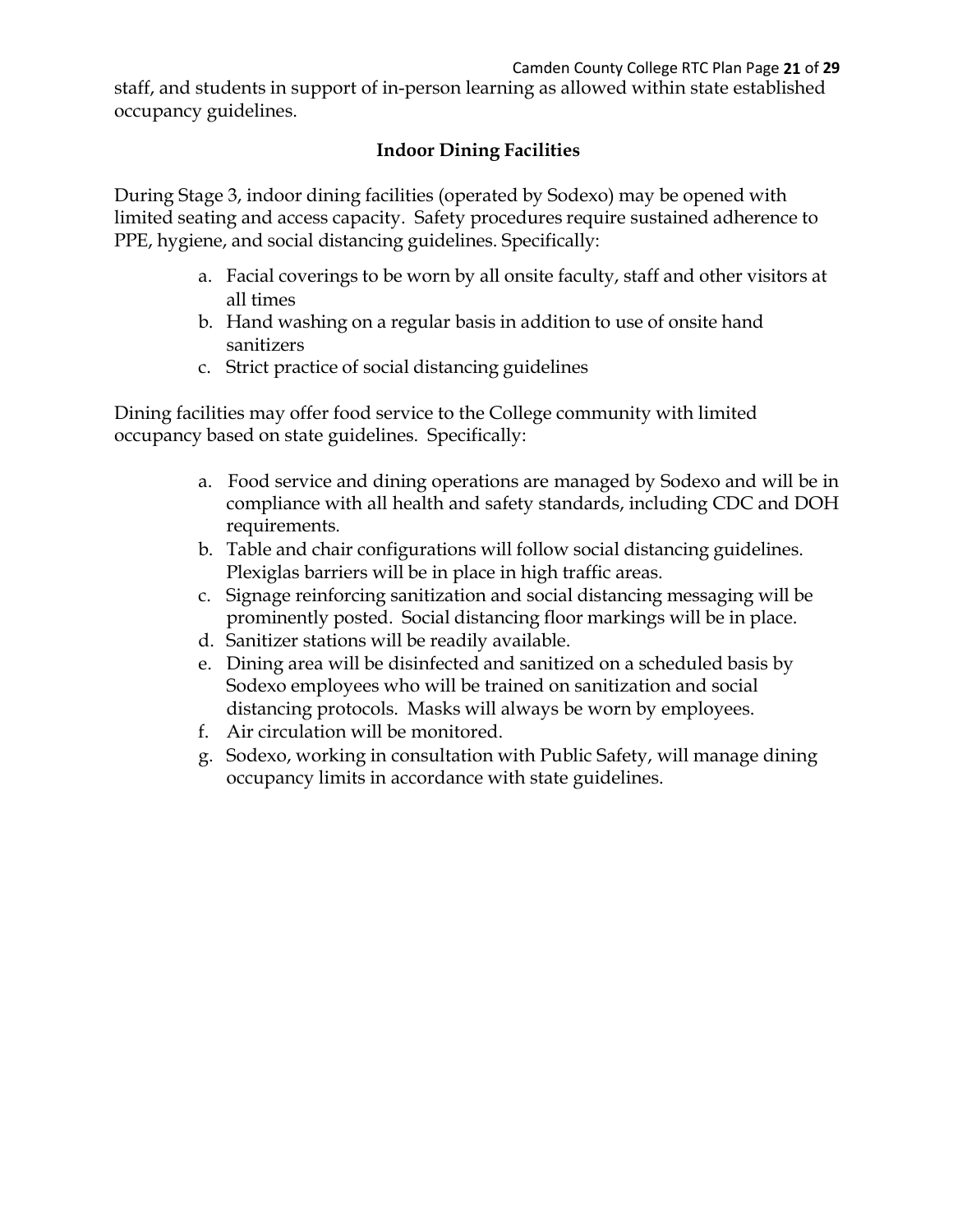### **Stage 4 – Full Opening**

The College continues to maintain a safe and secure environment through compliance with campus EOP procedures, adherence to PPE, hygiene, social distancing guidelines, and an effective disinfectant and cleaning protocol.

# *Employee Mandatory COVID-19 Vaccination Procedures (1/10/22)*

### **Purpose**

Vaccination is a vital tool to reduce the presence and severity of COVID-19 cases in the workplace, in communities, and in the nation as a whole. Camden County College has adopted these procedures on mandatory vaccination to safeguard the health of our employees from the hazard of COVID-19. These procedures comply with OSHA's Emergency Temporary Standard on Vaccination and Testing (29 CFR 1910.501).

### **Scope**

The Mandatory COVID-19 Vaccination Procedures apply to all employees of Camden County College. All employees are required to be fully vaccinated or provide weekly negative test results as a term and condition of employment at Camden County College. Employees are considered fully vaccinated two weeks after their second dose of Pfizer or Moderna or their single dose of Johnson & Johnson. All employees are required to report their vaccination status and to provide proof of vaccination. Employees must provide truthful and accurate information about their COVID-19 vaccination status, and, if applicable, their testing results. Employees not in compliance with these procedures will be subject to discipline up to and including termination from employment.

### **Procedures**

### **Overview and General Information**

All Camden County College employees must submit proof of vaccination or provide weekly negative test results in accordance with OSHA's Emergency Temporary Standard.

If an employee completes the entire primary vaccination series by February 9, 2022, that employee does not have to be tested, even if the employees has not yet completed the two-week waiting period that is required to meet the definition of fully vaccinated. Testing will be required for employees who have not received the requisite number of doses for a primary vaccination series by February 9, 2022 (e.g., employees who have not received any doses, employees who have received only one dose of a two-dose series).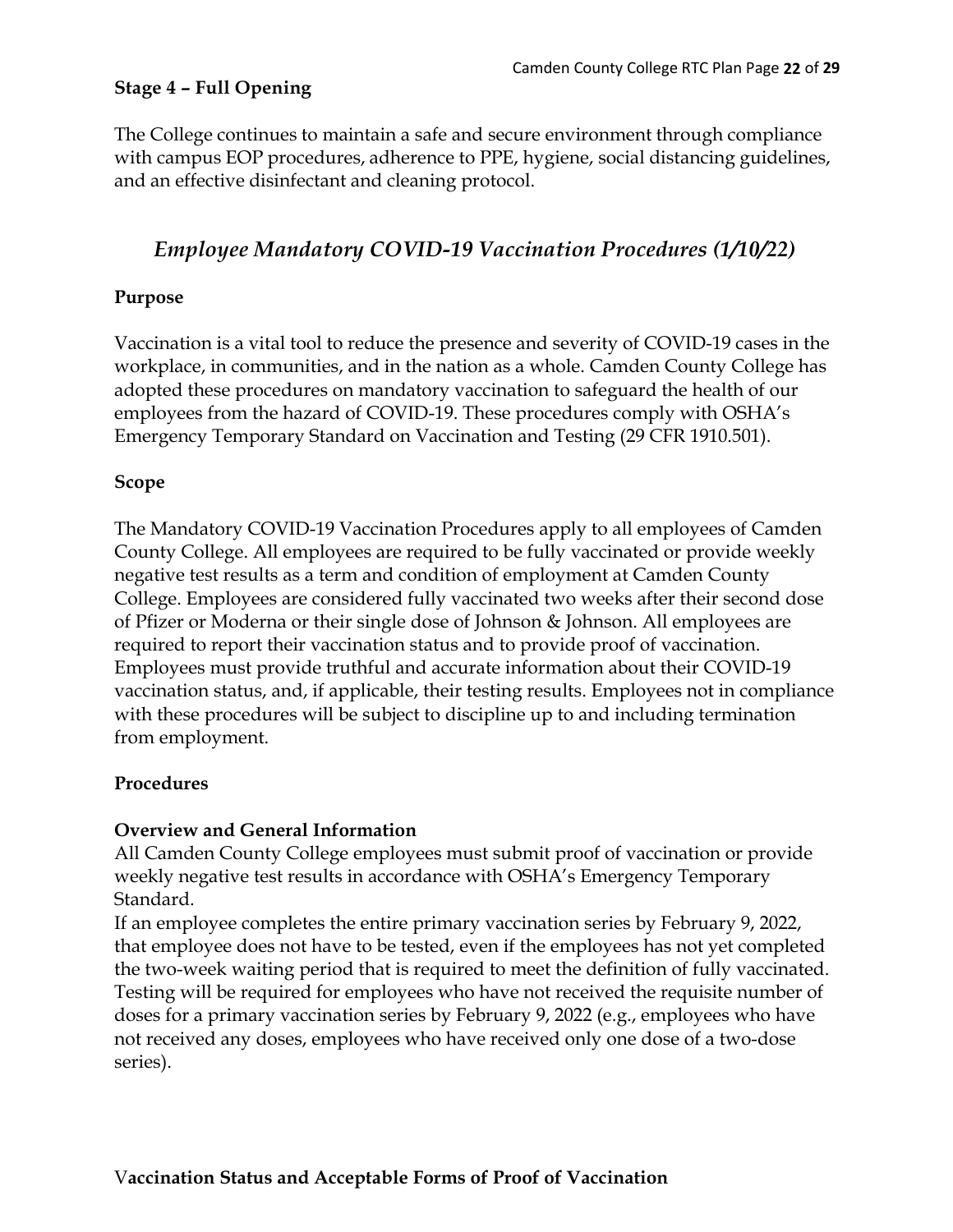All vaccinated employees are required to provide proof of COVID-19 vaccination, regardless of where they received their vaccination.

Acceptable proof of vaccination status is:

- 1. A copy of the COVID-19 Vaccination Record Card;
- 2. The record of immunization from a healthcare provider or pharmacy;
- 3. A copy of medical records documenting the vaccination;
- 4. A copy of immunization records from a public health, state, or tribal immunization information system; or
- 5. A copy of any other official documentation that contains the type of vaccine administered, date(s) of administration, and the name of the healthcare professional(s) or clinic site(s) administering the vaccine(s).

Proof of vaccination generally should include the employee's name, the type of vaccine administered, the date(s) of administration, and the name of the healthcare professional(s) or clinic site(s) that administered the vaccine. In some cases, state immunization records may not include one or more of these data fields, such as clinic site; in those circumstances Camden County College will still accept the state immunization record as acceptable proof of vaccination.

If an employee is unable to produce one of these acceptable forms of proof of vaccination, despite attempts to do so (e.g., by trying to contact the vaccine administrator or state health department), the employee can provide a signed and dated statement attesting to their vaccination status (fully vaccinated or partially vaccinated); attesting that they have lost and are otherwise unable to produce one of the other forms of acceptable proof; and including the following language: *"I declare (or certify, verify, or state) that this statement about my vaccination status is true and accurate. I understand that knowingly providing false information regarding my vaccination status on this form may subject me to criminal penalties."*

An employee who attests to their vaccination status in this way should, to the best of their recollection, include in their attestation the type of vaccine administered, the date(s) of administration, and the name of the healthcare professional(s) or clinic site(s) administering the vaccine.

### **Supporting COVID-19 Vaccination**

Effective January 10, 2022, an employee may take up to four hours of duty time per dose (including booster) to travel to the vaccination site, receive a vaccination, and return to work. This would mean a maximum of eight hours of duty time for employees receiving two doses (including booster). If an employee spends less time getting the vaccine, only the necessary amount of duty time will be granted. Employees who take longer than four hours to get the vaccine must send their supervisor an email documenting the reason for the additional time (e.g., they may need to travel long distances to get the vaccine). Any additional time requested will be granted, if reasonable, but will not be paid; in that situation, the employee can elect to use accrued leave, (e.g., sick leave, to cover the additional time). If an employee is vaccinated outside of their approved duty time they will not be compensated.

Employees may take up to two workdays if they have side effects from the COVID-19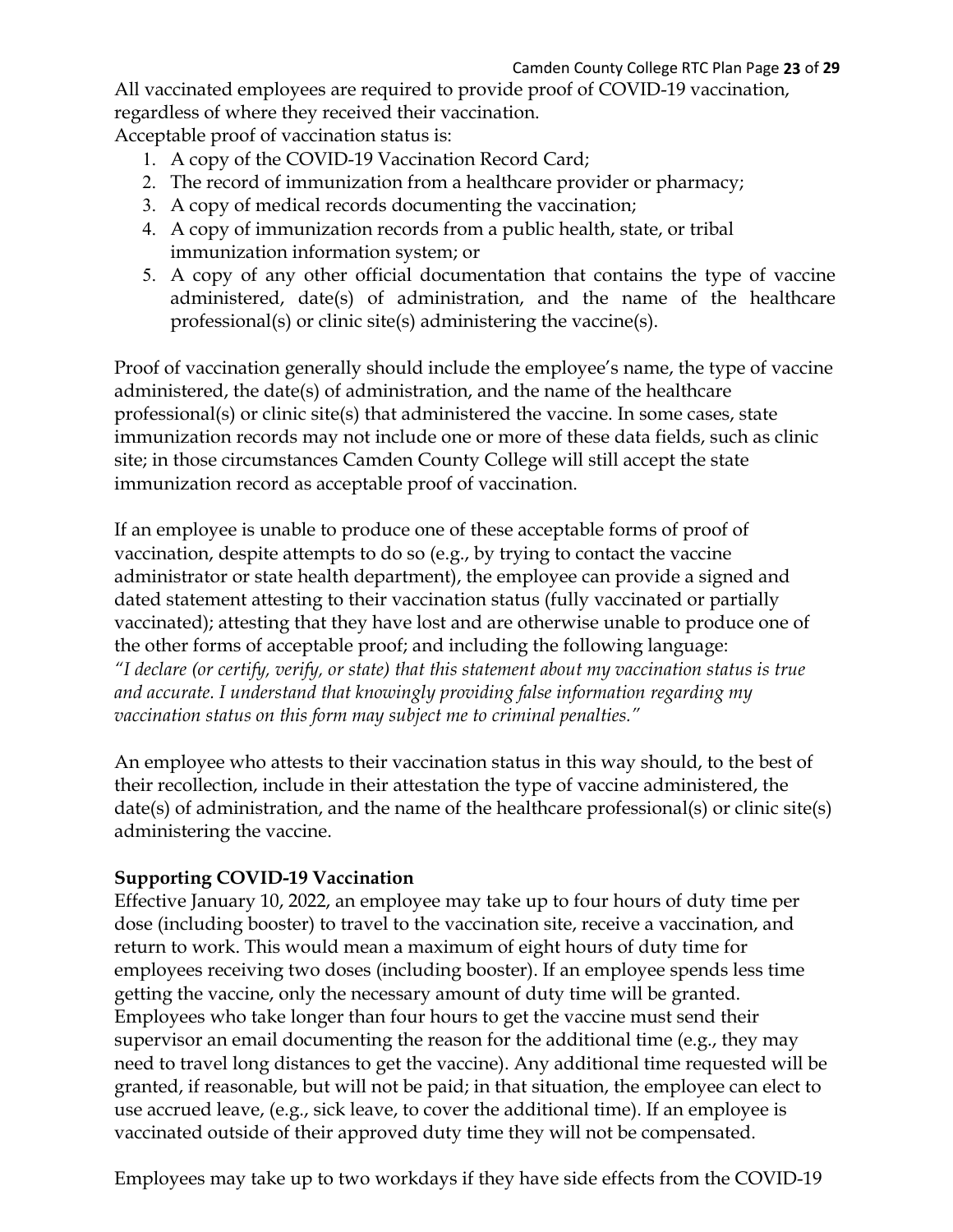Camden County College RTC Plan Page **24** of **29**

vaccination that prevent them from working. If additional time requested has been approved by the employee's supervisor, the employee must submit the request to use accrued leave through Executime.

# **Employee Notification of COVID-19 and Removal from the Workplace**

Camden County College requires employees to promptly notify their supervisor when they have tested positive for COVID-19, have been diagnosed with COVID-19 by a licensed healthcare provider, are experiencing symptoms of COVID-19 or are considered a close contact of a person who has tested positive for COVID-19.

### **Return to Work Criteria**

For any employee not working because of any of the reasons listed above, Camden County College will keep them removed from the workplace until the employee meets the return to work criteria in the New Jersey Department of Health's recommended isolation guidance.

If an employee has severe COVID-19, Camden County College will follow the guidance of a licensed healthcare provider regarding return to work.

# **COVID-19 Testing**

If an employee is not fully vaccinated, the employee will be required to comply with these procedures for testing. Employees are responsible to schedule testing on their own time or by using their accrued time. Employees are also responsible for any cost incurred for testing.

Employees who report to the workplace at least once every seven days:

- (A) must be tested for COVID-19 at least once every seven days; and
- (B) must upload documentation of the most recent COVID-19 test result to the College's Onbase system no later than the seventh day following the date on which the employee last provided a test result.

Any employee who does not report to the workplace during a period of seven or more days

- (A) must be tested for COVID-19 within seven days prior to returning to the workplace; and
- (B) must upload documentation of that test result to the College's Onbase system upon return to the workplace.

If an employee does not provide documentation of a COVID-19 test result as required by these procedures, they will be removed from the workplace until they provide a test result.

Employees who have received a positive COVID-19 test, or have been diagnosed with COVID- 19 by a licensed healthcare provider, are not required to undergo COVID-19 testing until after their 10 day isolation period and the employee is no longer experiencing symptoms.

Employees who are required to be tested once every seven days are responsible for scheduling the test on their own time or by using their accrued time. The employee is

also responsible for any cost incurred for testing. Both rapid test (an antigen test) and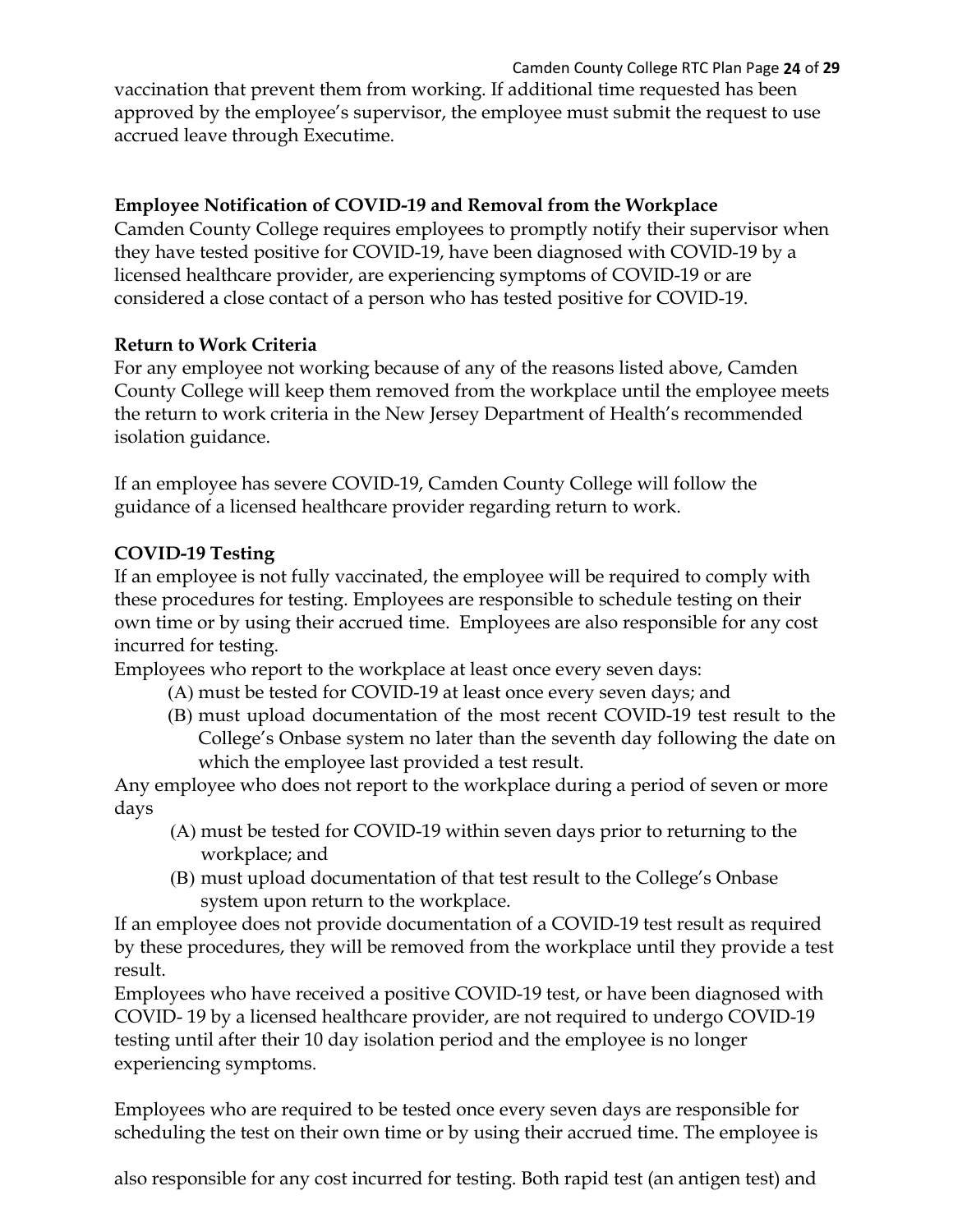Camden County College RTC Plan Page **25** of **29**

the PCR test (polymerase chain reaction) are acceptable. Over-the-counter (OTC) selftests are not acceptable. The College is in the process of securing a testing vendor to provide free testing a few hours per week at the Blackwood and Camden campuses.

# **Face Coverings**

If an employee is not fully vaccinated, Camden County College will require the employee to wear a face covering. Face coverings must: (i) completely cover the nose and mouth; (ii) be made with two or more layers of a breathable fabric that is tightly woven (i.e., fabrics that do not let light pass through when held up to a light source); (iii) be secured to the head with ties, ear loops, or elastic bands that go behind the head. If gaiters are worn, they should have two layers of fabric or be folded to make two layers; (iv) fit snugly over the nose, mouth, and chin with no large gaps on the outside of the face; and (v) be a solid piece of material without slits, exhalation valves, visible holes, punctures, or other openings. Acceptable face coverings include clear face coverings or cloth face coverings with a clear plastic panel that, despite the non-cloth material allowing light to pass through, otherwise meet these criteria and which may be used to facilitate communication with people who are deaf or hard-of-hearing or others who need to see a speaker's mouth or facial expressions to understand speech or sign language respectively.

Employees who are not fully vaccinated must wear face coverings over the nose and mouth when indoors and when occupying a vehicle with another person for work purposes. Policies and procedures for face coverings will be implemented, along with the other provisions required by OSHA's COVID-19 Vaccination and Testing ETS, as part of a multi-layered infection control approach for unvaccinated workers. Individuals are responsible for supplying personal masks/face coverings. The College's Public Safety Office maintains a supply of masks, should individuals arrive on campus facilities without protection of their own.

The following are exceptions to Camden County College's requirements for face coverings:

- 1. When an employee is alone in a room with floor to ceiling walls and a closed door.
- 2. For a limited time, while an employee is eating or drinking at the workplace or for identification purposes in compliance with safety and security requirements.
- 3. When an employee is wearing a respirator or facemask.
- 4. Where Camden County College has determined that the use of face coverings is infeasible or creates a greater hazard (e.g., when it is important to see the employee's mouth for reasons related to their job duties, when the work requires the use of the employee's uncovered mouth, or when the use of a face covering presents a risk of serious injury or death to the employee).

### **New Hires**

All new employees are required to comply with the vaccination requirements outlined in these procedures as soon as practicable and as a condition of employment. Potential candidates for employment will be notified of the requirements prior to the start of employment.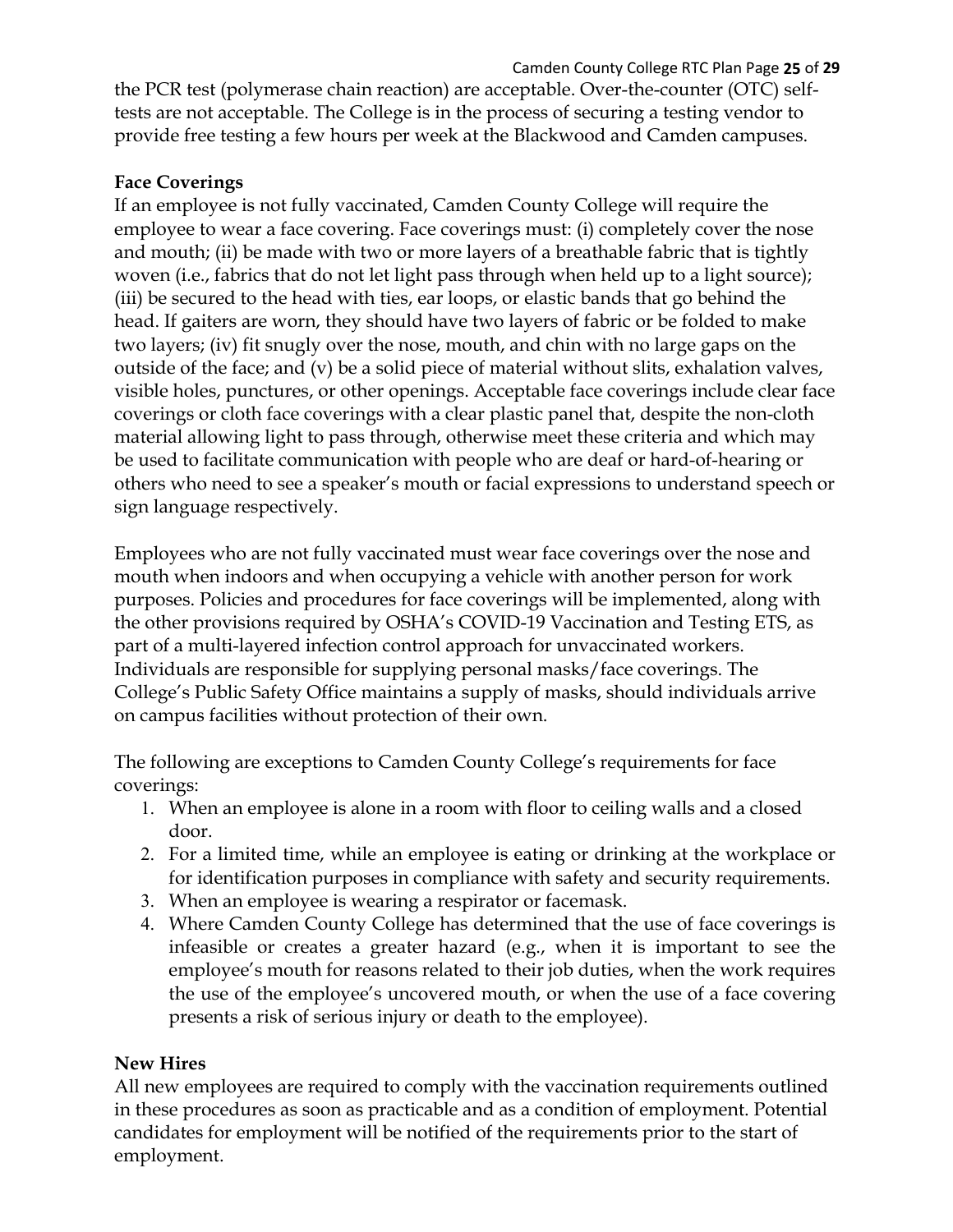# **Confidentiality and Privacy**

All medical information collected from individuals, including vaccination information, test results, and any other information obtained as a result of testing, will be treated in strict accordance with applicable laws and policies on confidentiality and privacy. Vaccination procedures are subject to change in order to comply with CDC and/or OSHA guidelines.

*Please direct any questions regarding vaccination procedures to the Office of Human Resources.*

# **Campus Computer Labs**

The Wolverton Library and Taft Hall & eVillage computer laboratories are open for unlimited operations under Stage 4 guidelines. College-wide procedures requiring adherence to masking, hygiene, and social distancing guidelines remain in force when Library or computer labs are used by patrons.

The Blackwood campus Library will offer in-person student services, in addition to the following:

- 1. Plexiglas barriers remain in use.
- 2. All computer stations are open.
- 3. Library disinfection protocols include sanitizing study tables.
- 4. There are publicly available hand sanitizing stations throughout the Library.
- 5. Study Rooms are available. After each use, study room doors remain open.
- 6. Anatomical models are wiped down after each patron use.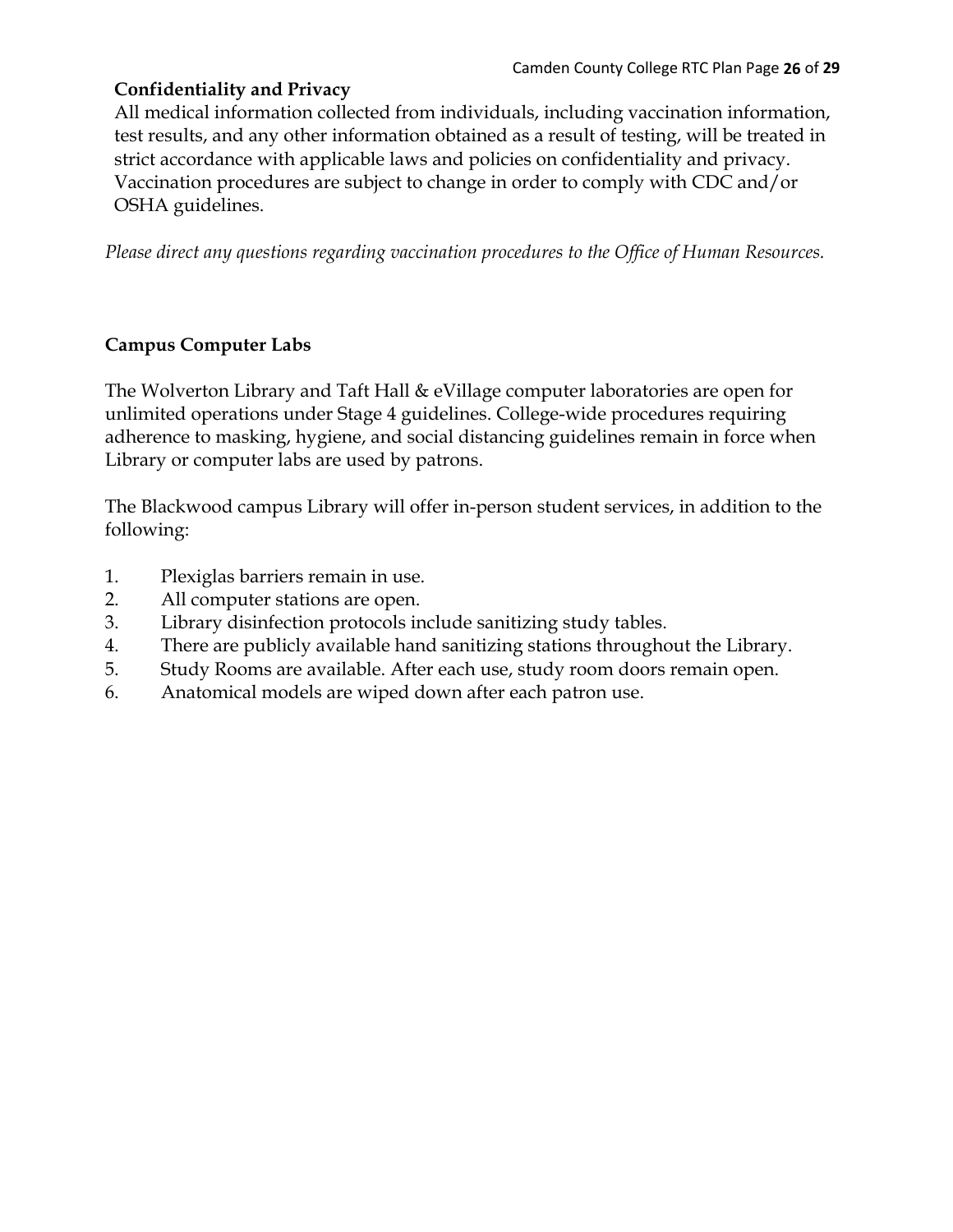### **Stage 1 – New Jersey Colleges are engaged in distance learning**

During this stage, a website page is designed and devoted to COVID-19. Daily communications are distributed to all stakeholders regarding transition to distance learning and remote working conditions. Notifications are made using email, social media, press releases, and website announcements.

Press releases provide informational updates to community members and county governance.

Communications coordinates with individual divisions and departments for specific and brand-consistent messaging to College stakeholders.

All College events are suspended and canceled. Internal and external contact personnel are notified and informed of scheduled campus events (e.g., Board, Freeholder press events and County operations).

### **Stage 2 – Limited in-person teaching and learning with modifications**

In this stage, communication regarding services available on campus are published via email, social media, press releases and web announcements.

Directional and cautionary signage is distributed for posting regarding CDC health practices, social distancing, and use of face masks/coverings. Notifications are posted on the website and through social media; campus news and COVID-19 reminders are communicated widely and as warranted.

Frequent press releases provide informational updates to community members and to county governmental agencies, as warranted.

Communications coordinates with individual CCC divisions and departments for specific and brand-consistent messaging to all College stakeholders.

Other than limited teaching and learning, most College events remain suspended unless authorized in advance by College administration, Public Safety, and building supervisors. Internal and external contact personnel are notified and informed of scheduled campus events (e.g., Board, Freeholder press events and County operations).

### **Stage 3 – Colleges may operate in person with reduced capacity**

In this stage, Communications services available on campus are distributed via email,

social media and website/social media announcements.